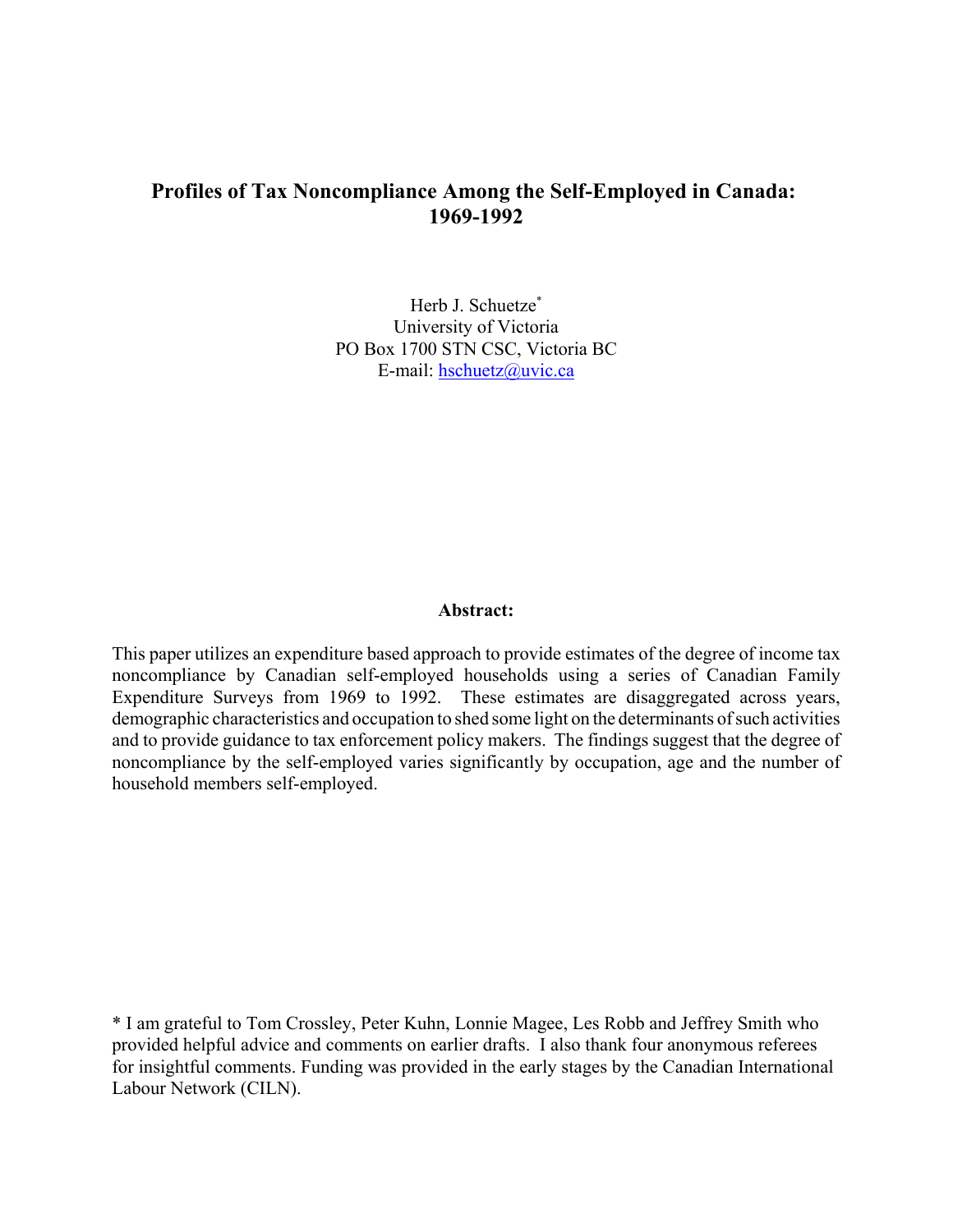## **(1) Introduction**

Because of the absence of a third party reporting income, the self-employed are often able to conceal income from the tax authorities. Public finance economists argue that the presence of such "underground" activity is economically distortionary and leads to an inequitable distribution of the tax burden (Auerbach and Feldstein 1998 and Slemrod 1992). The distribution of the tax burden is shifted away from individuals who have the ability and choose not to comply with the tax rules toward those who have little choice but to comply. These distortions have become increasingly important in light of the fact that self-employment as a share of overall labour market activity has grown in Canada. Between 1981 and 1998 the percentage share of self-employment in total employment increased from 12.8 percent to 17.1 percent. Nearly 2.5 million Canadians reported working for themselves by 1998 compared to just 1.4 million in 1981 -- a 68 percent increase. Over the same period the number of wage employees in Canada grew by only 19 percent<sup>1</sup>. While still significant, the contributions of self-employment to overall declared employment incomes in Canada did not match the contributions entrepreneurs made to total employment. In 1998, the most recent year for which there is data, 7.5 percent of total declared employment income or 33 billion dollars in income was derived from self-employment<sup>2</sup>.

In previous work (Schuetze 2000), I presented evidence that suggests that one of the main reasons for the growth in self-employment in Canada between 1983-1994 is the concurrent rise in income taxes which made self-employment more attractive to potential entrepreneurs. To the extent that these potential entrepreneurs are attracted to self-employment by the relative ease of concealing income, this result suggests that the *incidence* of tax noncompliance has risen in Canada. However, very little is known about the *extent* to which the self-employed conceal income in Canada. Even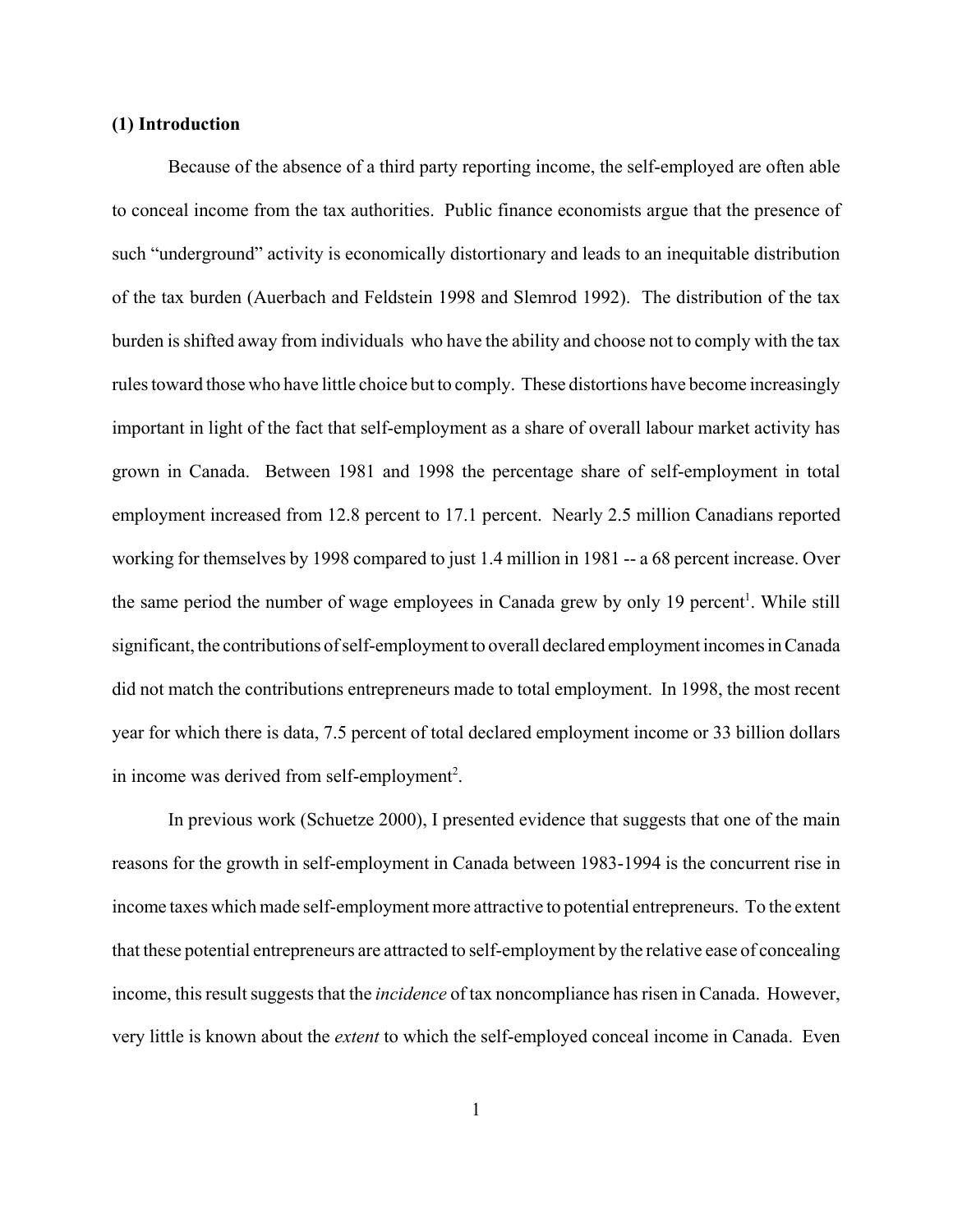less is known about the factors which influence the degree of income concealing among the selfemployed. Previous research has been limited to "aggregate" estimates of income tax noncompliance that do not give much of an indication of the determinants of such activity (Mirus and Smith 1996) and , in some cases, do not allow one to focus on the self-employed (Spiro 1997, Mirus, Smith and Karoleff 1994, and Hill and Kabir 1996). In addition, those studies which do provide estimates over time are subject to large measurement error that make time trend analysis difficult to interpret.

In this paper, the limitations of previous research are overcome by utilizing an expenditure based approach developed by Pissarides and Weber (1989) (referred to as P&W throughout this paper) to estimate the degree of noncompliance by the self-employed. The data used are taken from a series of Canadian Family Expenditure Surveys for six years between 1969 and 1992, which allow one to estimate noncompliance across various dimensions. Essentially, this approach uses estimates of the relationship between food consumption and income obtained from a sample of wage and salary earners, who are assumed to report income correctly, in order to impute "true" income levels for the self-employed. When compared to reported incomes these imputed incomes provide an estimate of the degree of noncompliance among the self-employed. Unlike other measures of noncompliance, the estimates obtained using this procedure take into account both under-reporting of gross income and overstatement of expenses and deductions (see section 3 for a discussion).

I obtain estimates of the degree of noncompliance by households obtaining a significant amount of income from self-employment across years, demographic characteristics and occupations. By disaggregating across these dimensions I hope to achieve two goals. The first goal is to identify the determinants of income tax noncompliance by self-employed households in Canada. The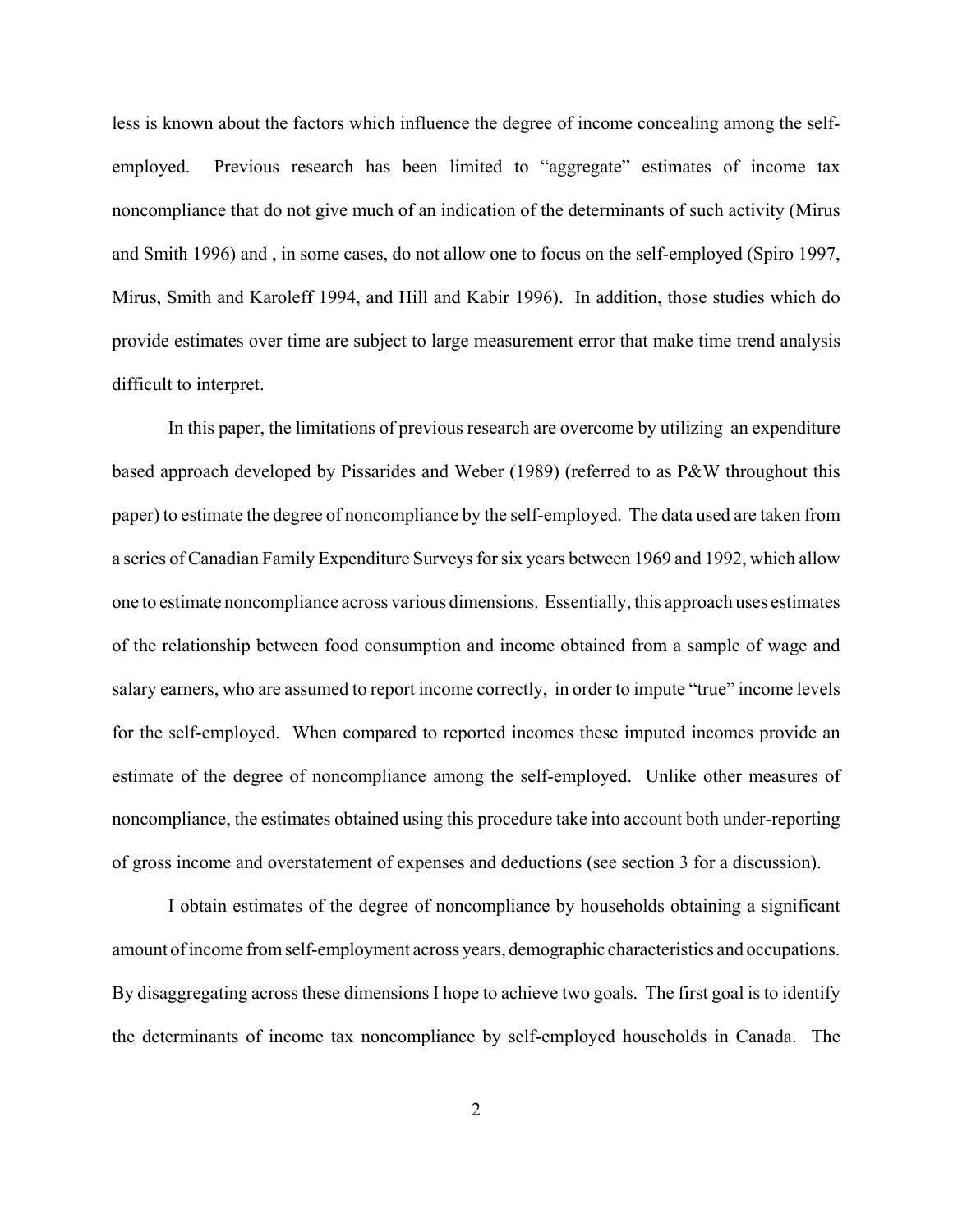characteristics of noncompliance among the self-employed might provide clues to the reasons for this activity. For instance, one might expect that the amount of income concealed by entrepreneurs varies with changes in the tax environment and, therefore, also may vary with time. Put simply, an increase in the marginal benefit of concealing self-employment income (the effective marginal tax rate) is likely to lead to an increase in noncompliance. Further, one's opportunity to under-report income from self-employment is likely to vary by occupation. Individuals who provide products or services in occupations which frequently involve cash transactions have greater opportunity to under-report income.

The second is to utilize those determinants which may be observed by tax authorities to provide guidance to tax enforcement policy makers in designing effective tax policy schemes. Tax enforcement agents often have difficulty enforcing tax laws because of an imperfect ability to monitor tax compliance. One tool used by tax authorities to enforce compliance is a taxation audit scheme. By identifying the observed patterns of tax noncompliance across characteristics which are commonly included on income tax returns (occupation, age of tax-filer, and number of household adults self-employed) this paper will provide guidelines to aid the tax authority in enforcing income tax compliance. Audits can be directed towards those who are most likely to be in noncompliance with the income tax code. The results of such audits could then be used to identify the source of noncompliance – overstated expenses or understated income – which would aid in designing tax policy focussed on reducing this activity.

My main findings are as follows. The estimates obtained in this study suggest that households obtaining 30 percent or more of household income from self-employment concealed on average between 11 and 23 percent of total household income between 1969 and 1992. There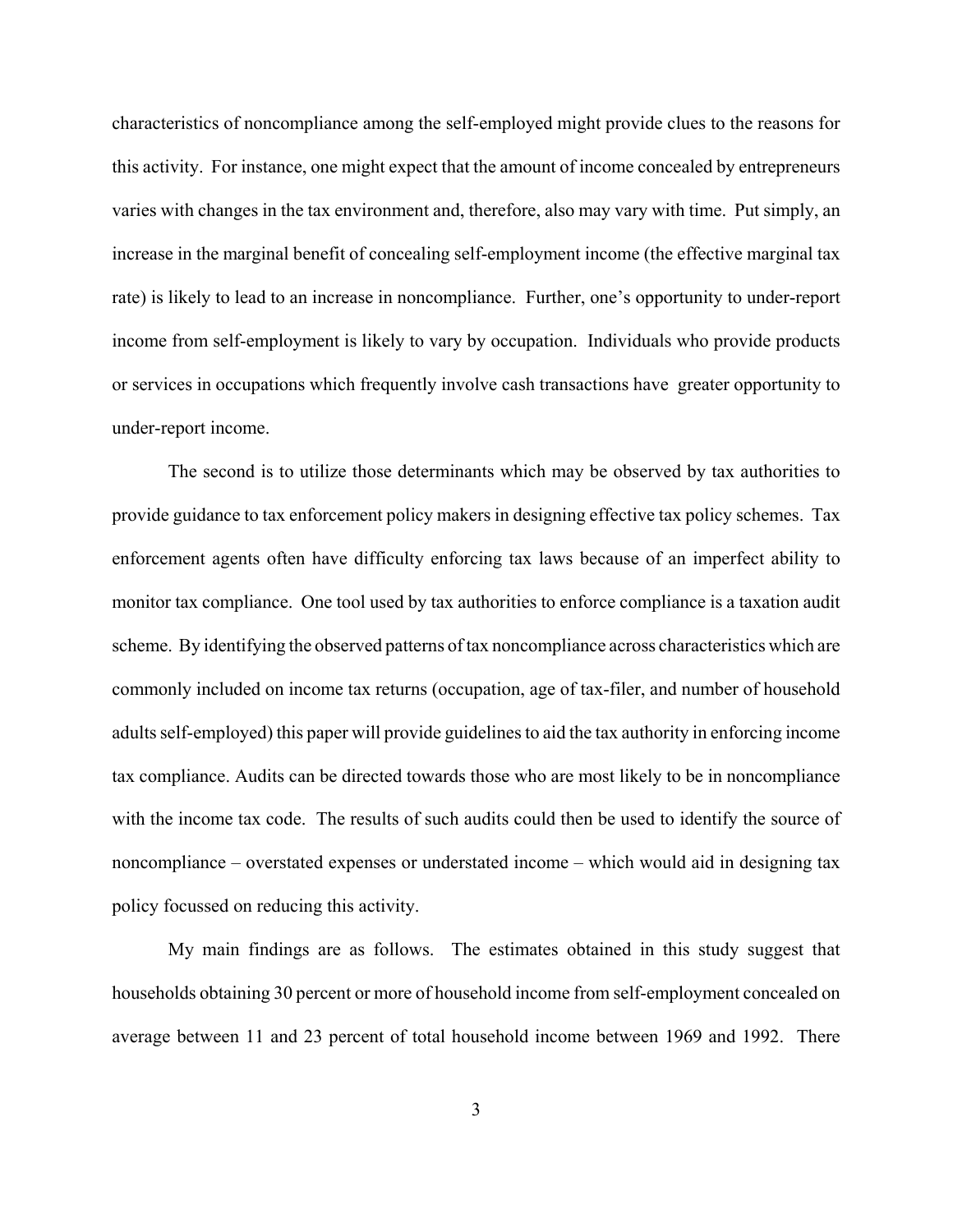appears to be no clear time trend in the degree of income concealing by self-employed households over this period and no clear pattern of non-compliance arises when looking across the household head's level of education. With regard to the insights provided by looking across characteristics observed by the tax authority, there is a great deal of variation in the degree of noncompliance among the self-employed across these dimensions. For example, I find evidence that the degree of noncompliance varies significantly by the occupation of the entrepreneur. This suggests that one's "opportunity" to under-report income may be a determinant of the degree of noncompliance among entrepreneurs. Perhaps not surprisingly, noncompliance among self-employed households is highest among those in occupations such as construction and services which commonly involve cash transactions that allow income under-reporting with relative ease. On the other hand, households with members engaged in self-employment activities in the product fabrication industries– an occupation likely involving very few cash transactions– had the lowest estimates of noncompliance. Further, households with significant amounts of self-employment income which are headed by younger males tend to conceal income to a greater extent than those headed by older males. Thus, a tax audit scheme targeting groups which have been found to conceal income the most (such as selfemployed households headed by younger males or those in the construction and service occupations) is likely to be an effective tool in reducing noncompliance. The implications of these results are discussed in greater detail below.

The remainder of this paper is organized as follows. Section 2 briefly reviews the existing literature on income tax compliance– focusing on the various techniques used to derive estimates of income concealing among the self-employed. Section 3 outlines the methodology used to derive estimates of tax noncompliance by the self-employed in Canada. In Section 4 the data used in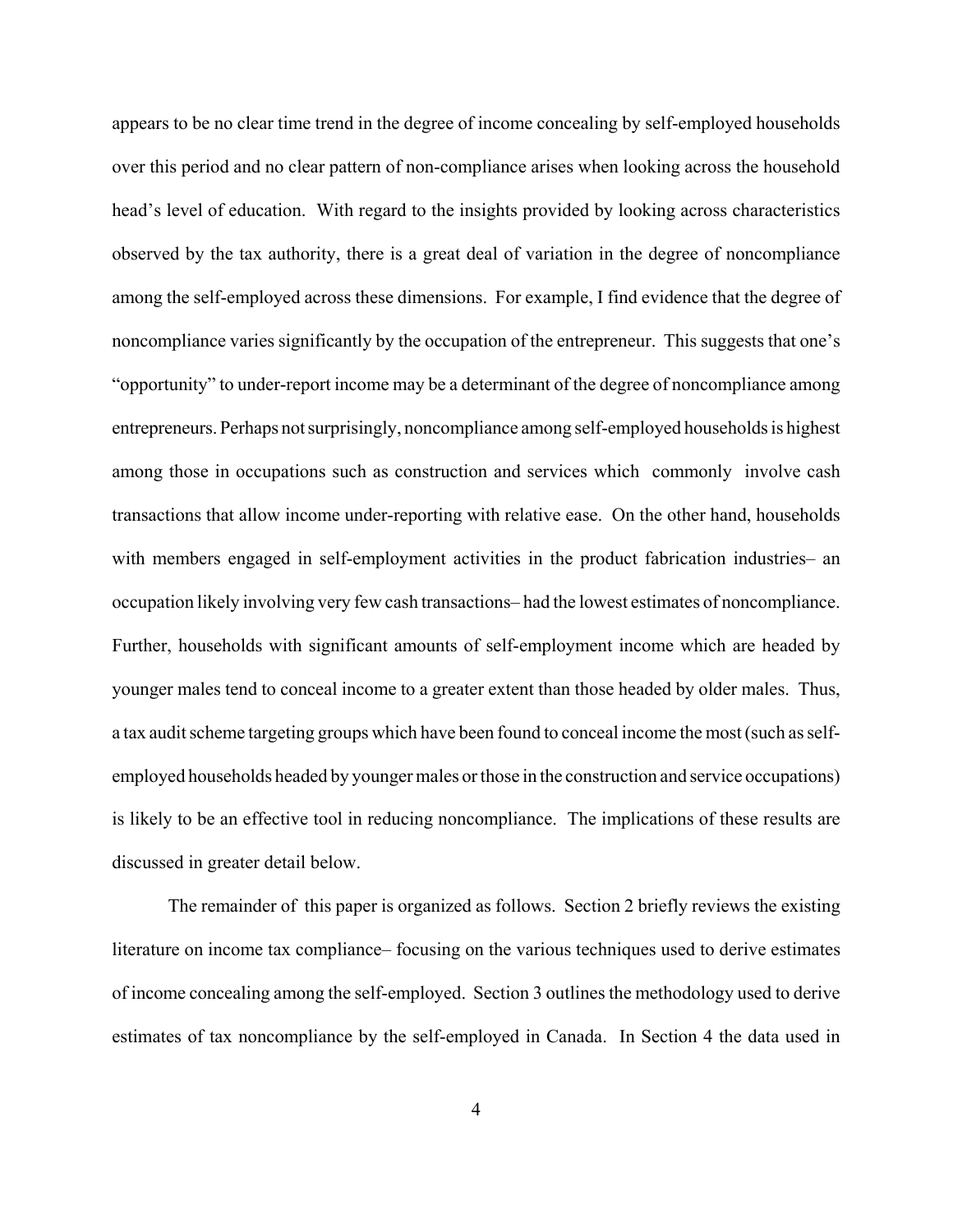estimation, the sample restrictions and the empirical approach are described. Section 5 outlines the results and Section 6 concludes.

## **(2) Previous Research**

This section briefly summarizes previous attempts to provide estimates of the extent to which income is concealed, with special attention given to the few studies which provide estimates of noncompliance for the self-employed. For a more thorough review of the literature see, for example, Erard (1997) on Canada and Smith (1986) on the UK. The various sources of information on tax evasion used by researchers to this point are derived from i) national accounts data, ii) tax audit data, iii) tax amnesty data, and iv) survey data.

A common aggregate measure of underground activities employed by researchers is the "GDP gap". The GDP gap is a measure of unrecorded GDP and is calculated as "the difference between total market-based income (whether from legal or illegal sources) in the domestic economy and recorded GDP".<sup>3</sup> Estimates of unrecorded GDP for Canada range, depending upon the year and method used to obtain an estimate, from 2.5% of GDP in the 1970's (Pouftis 1993) to 21.6% of GDP in 1990 (Mirus, Smith and Karoleff 1994). In addition to the wide variation in estimates, there is also no consensus on the trends in unrecorded GDP in Canada. At least two authors (Ethier 1985 and Pouftis 1993) find evidence that the fraction of GDP unrecorded rose from the 1960's to the early 1990's but fell in the early 1980's. At the same time, estimates provided by Mirus and Smith (1981) and Mirus, Smith and Karoleff (1994) suggest that the percent of GDP that was unrecorded did not change much between 1976 and 1990.

There are several problems with this approach as it relates to the focus of the current paper. Because the GDP gap is measured at the aggregate level one cannot get a breakdown of the estimate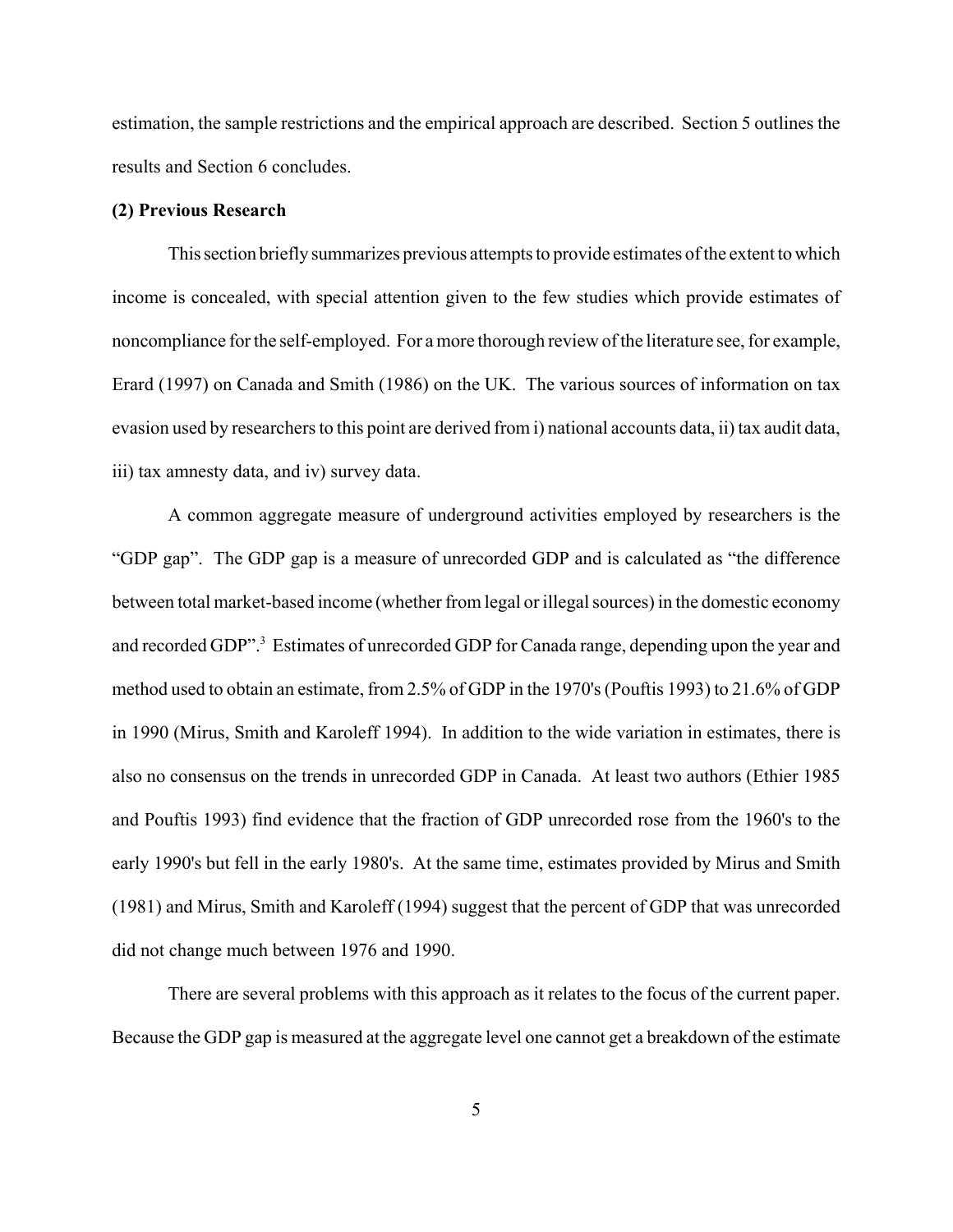of underground activity for individual groups in the economy. For example, no estimate of underground activity by the self-employed can be obtained using this approach. Further, as Erard (1997) points out, measuring unrecorded GDP is not necessarily equivalent to measuring tax noncompliance– which is the focus of this paper. For instance, not all income included in unrecorded GDP is taxable. Some portion of the GDP gap may be attributable to individuals earning income below that which is taxable. Also, because deductions are included in gross income, the GDP gap captures only the under-reporting of gross income and leaves out overstated tax deductions and credits. Finally, as is suggested by the large variation in estimates of the GDP gap, the potential for measurement error inherent in this approach does not lend itself well to investigations of time trends in under-reporting.

 A second source of information on underground activity that is available, though only for the US, is data collected through tax audits. Through the Taxpayer Compliance Measurement Program (TCMP) the US Internal Revenue Service publishes estimates of the difference between federal tax liabilities reported and assessed liabilities owed by individuals and small corporations. Under the TCMP a stratified random sample of individual and corporate income tax returns are subjected to intensive audits. Estimates based on these audits are produced and published for various groups. Most notably, a breakdown by industry for sole proprietors provided by the US General Accounting Office (1990) suggests that the degree of underground activity by sole proprietors varies greatly by industry. Among the industries in which the estimated extent of noncompliance by sole proprietors was the greatest include: retail sales (fixed location) where it is estimated that sole proprietors payed 39% less tax on average than should have been paid, transportation 36%, retail sales (no fixed location) 31% and production (including construction)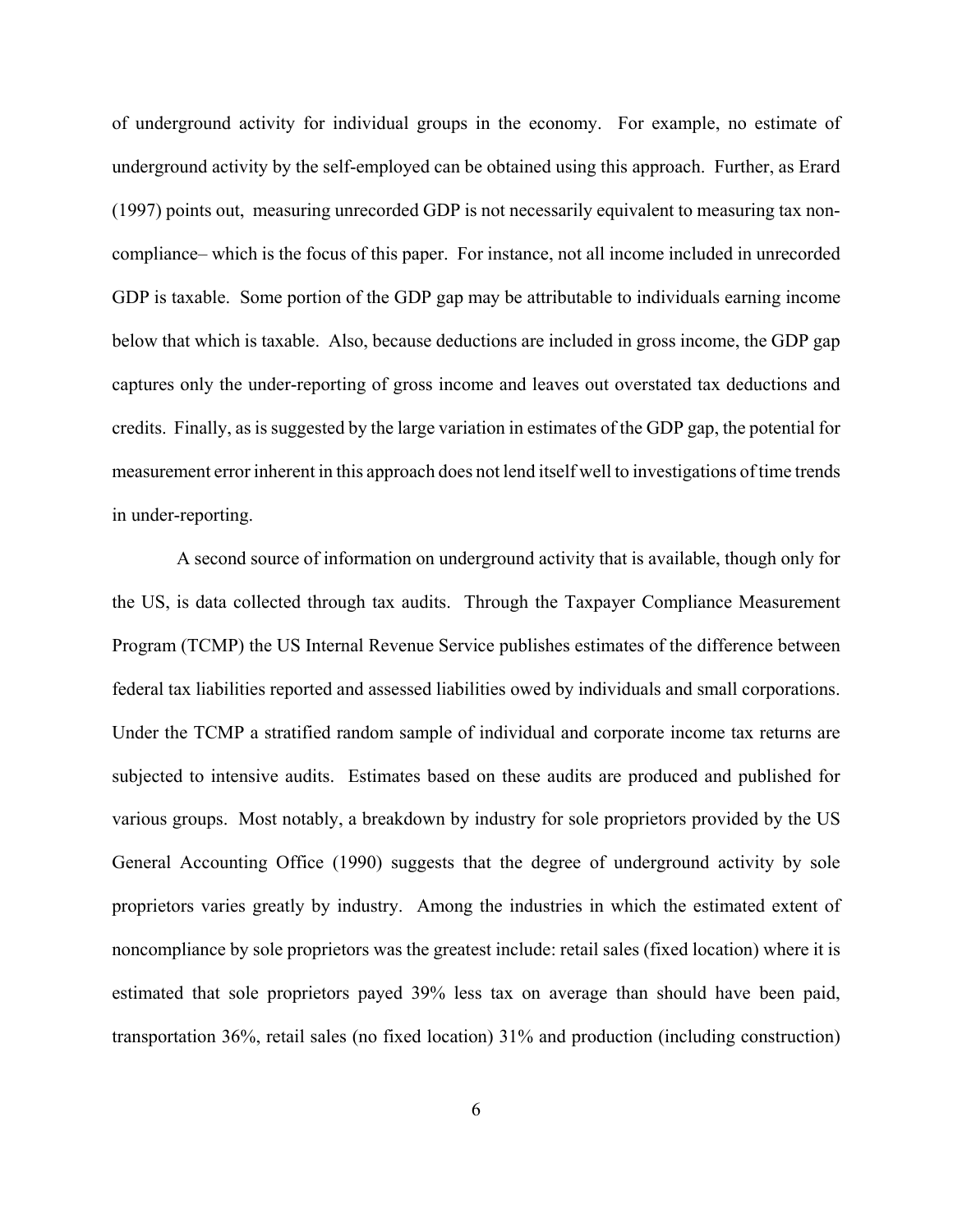24%. These estimates of noncompliance were lowest among propietors in wholesale trade 19%, and finance/insurance/real estate 16%. In comparison the estimate of the extent of noncompliance among wage and salary employees is low. It is estimated that wage and salary employees paid only 1% less tax than should have been paid. Although these estimates are based on data from the US, given the similarities between Canada and the US in terms of their labour market characteristics and overall tax structure, to the extent that they provide a general pattern of noncompliance, these estimates are relevant to the current study.

While audit data provides estimates of both under-reported income and overstated tax deductions and credits, these estimates are not very reliable. Estimates based on audits rely heavily on the auditors' ability to identify under-reporting and interpretation of the tax laws as they pertain to tax deductions and credits. It is highly unlikely that income tax auditors are able to identify all income that is concealed from the tax authorities. Also, no audit data or estimates are available for Canada.

Tax amnesty data also provide a direct source of information on tax noncompliance. Data on self-reported evasion by those choosing to participate in the amnesty program have been used to obtain estimates of noncompliance (see Andreoni, Erard and Feinstein 1998 for a discussion). The biggest problem with such data is that of sample selection bias. Those who participate in such programs are not likely to be representative of the entire population. Further, they might provide information only on sources that were likely to be traced later.

Finally, a unique approach which uses household expenditure micro-survey-data has been developed by P&W (1989). Essentially, this approach uses unbiased estimates of the marginal propensity to consume food in order to impute true income levels for the self-employed. A more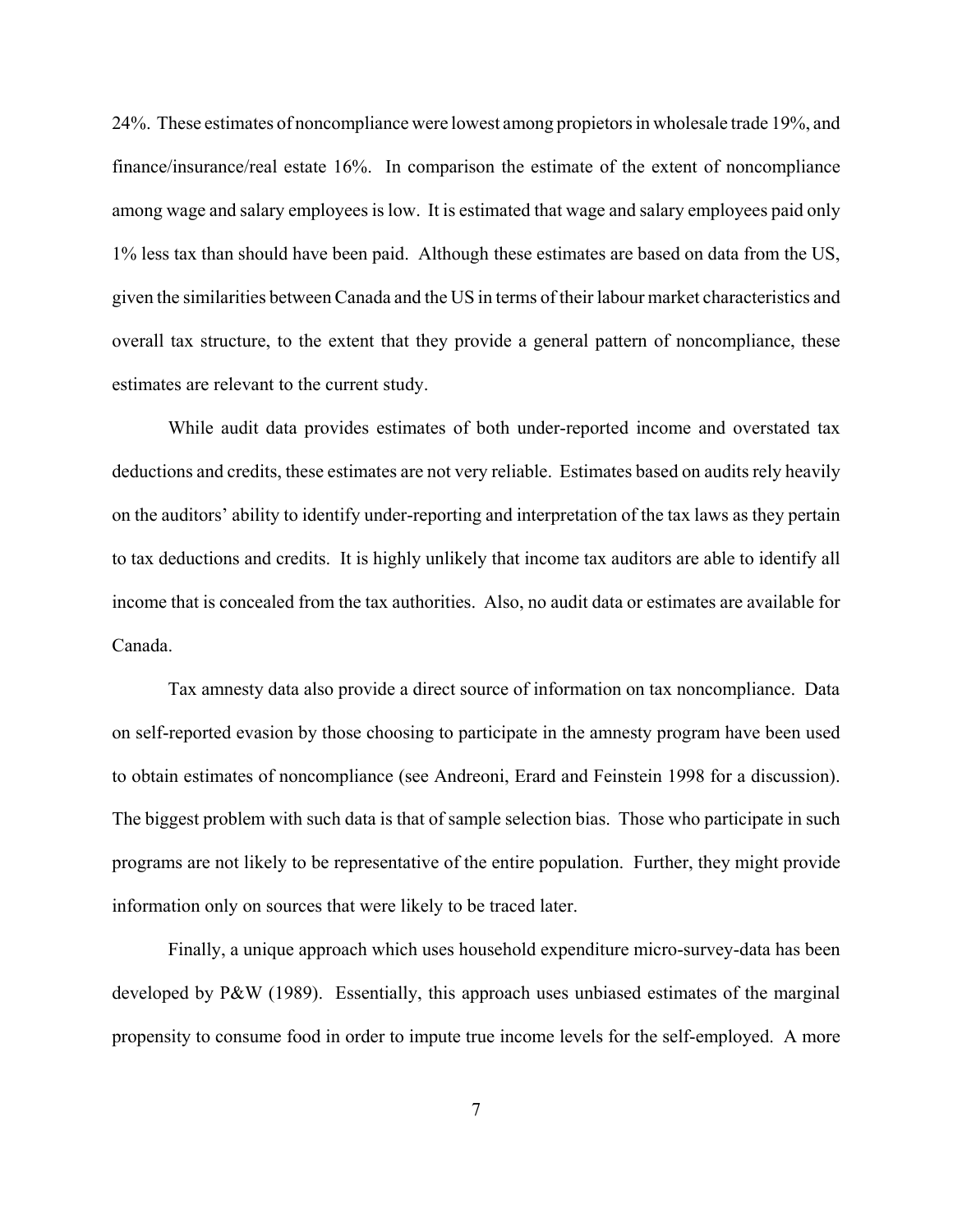detailed description of this approach is provided in the next section. This method has been applied recently by Mirus and Smith (1996) using the 1990 Canadian Survey of Family Expenditures. They estimate that in 1990 households obtaining a significant percent of total income from selfemployment concealed 12.5% of their incomes, on average, or \$6 billion, in aggregate. While informative, the fact that their estimate is aggregated across the economy and based on a single year is limiting. As noted earlier, disaggregating is likely to reveal clues about the determinants of noncompliance among the self-employed and provide guidelines in designing effective tax policies. In addition, the results presented below suggest that estimates based on a single year of data without controlling for hours worked can be misleading<sup>4</sup>.

## **(3) Methodology**

Following closely the strategy developed by P&W for a single year of data, the approach taken here is to estimate the extent of noncompliance among the self-employed based on household expenditure patterns pooling across six years of data covering the period 1969 to 1992. Estimation is made possible by a few key assumptions. It is assumed that: i) all respondents report expenditures on food correctly in the FAMEX surveys, ii) all earners report the same income in the survey as they do on their tax return<sup>5</sup>, iii) wage and salary earners report income correctly while the self-employed may not, and iv) the relationship between family expenditure and after-tax income is the same for all families in the survey– whether self- or wage and salary employed.

Based on these assumptions a two-stage estimation technique can be applied to obtain estimates of the extent of noncompliance. Essentially, a prediction of the relationship between household food consumption and after-tax income, controlling for household characteristics and year effects, is obtained for all years in the first stage. This undistorted marginal propensity to consume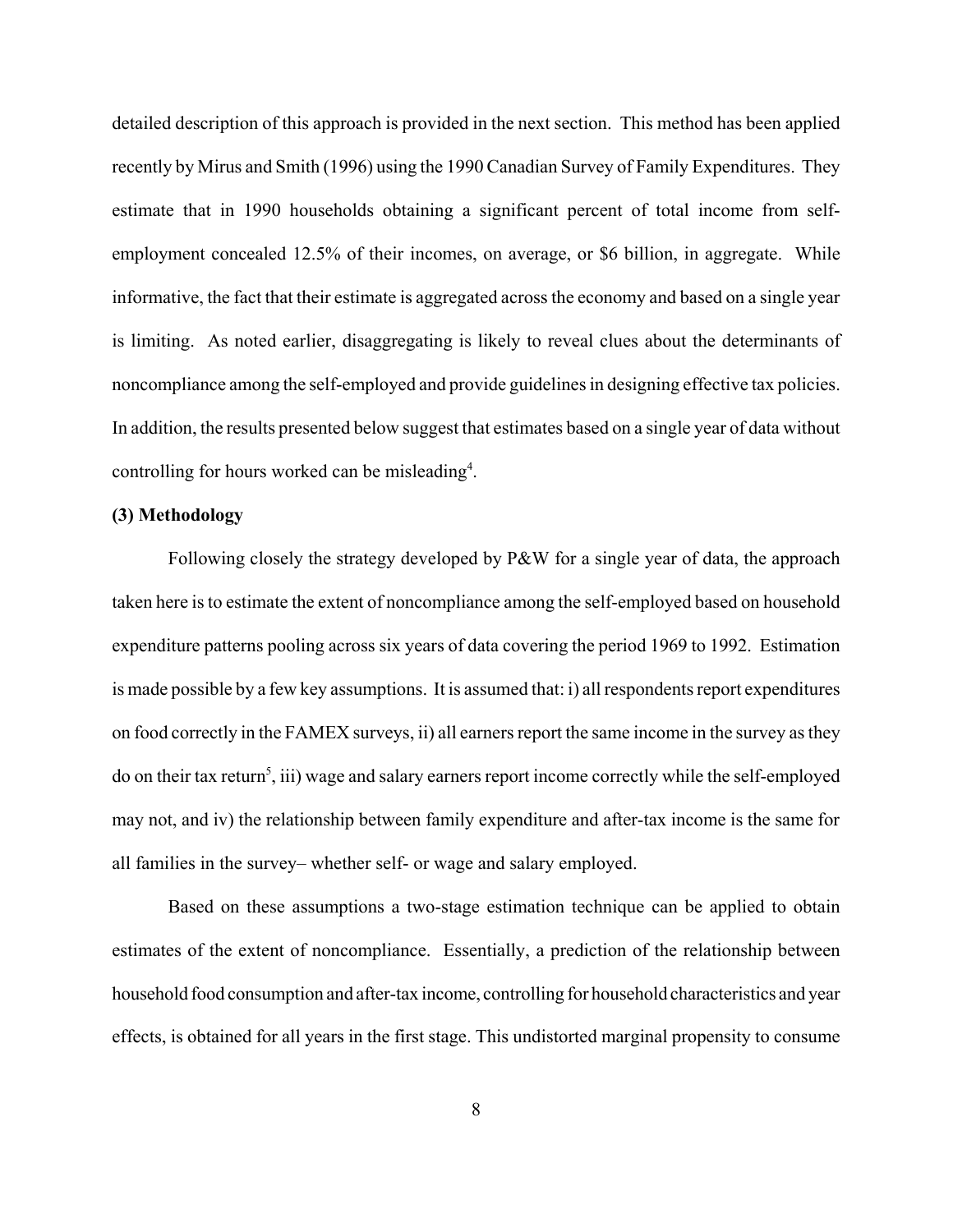food is calculated using data on households obtaining all of their income from wage and salary employment. These households have very few opportunities to conceal income. In the second stage this estimate of the underlying relationship between food consumption and after-tax income is used to impute estimates of "true" income for households obtaining a substantial fraction of household income from self-employment in each year, demographic and occupational group. If the selfemployed are concealing income we would expect household food consumption among these households to be high relative to the wage employed with similar reported incomes and similar characteristics. When compared to reported income these imputed incomes provide estimates of non-compliance among these self-employed households. Because this method yields a measure of *any* difference between "true" and reported *after-tax* income, both unreported income and overstated deductions will be captured in the estimate of noncompliance<sup>6</sup>.

The expenditure equation can be written:

$$
\ln X f_i = \alpha Z_i + \beta \ln Y_i^P + e_i \tag{1}
$$

where  $ln Xf_i$  is the natural log of food expenditure for household i,  $Z_i$  is a set of household characteristics and year indicators, and  $Y_i^p$  is permanent after-tax income.

 However, as P&W suggest, reported income will differ from permanent income for two reasons. First, following the discussion above, true income will differ from reported income for the self-employed because of noncompliance– but not for wage and salary employed. The relationship between true income  $(Y_i^T)$  and reported income  $(Y_i^R)$  can be written:

$$
Y_i^T = k_i Y_i^R \tag{2}
$$

where by assumption  $k_i=1$  for wage and salary earners and  $k_i>1$  for the self-employed. A larger  $k_i$ indicates a greater degree of noncompliance. Next, true income  $(Y_i^T)$  will differ from "permanent" income  $(Y_i^p)$  because of transitory shocks. P&W write the correspondence between true income and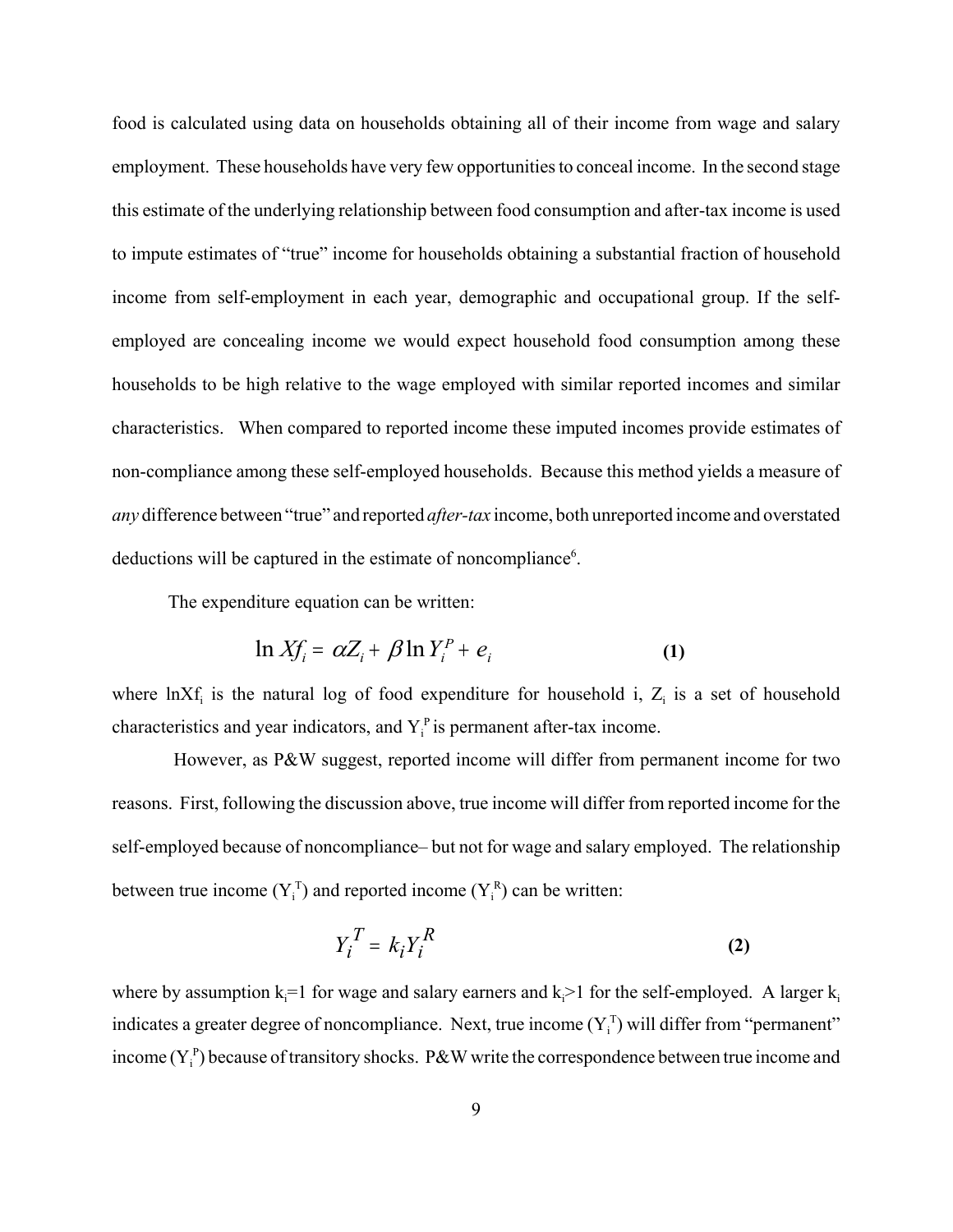permanent income as:

$$
Y_i^T = p_i Y_i^P \tag{3}
$$

where  $p_i$  is a random variable measuring the effect of aggregate events on current income. Therefore,  $k_i$  and  $p_i$  will enter the expenditure equation as follows:

$$
\ln X f_i = \alpha Z_i + \beta \ln Y_i^* - \beta \ln p_i + \beta \ln k_i + e_i \tag{4}
$$

Thus,  $\ln(p_i)$  and  $\ln(k_i)$  enter the expenditure equation along with reported income and each of these regressors enters with the same coefficient. However,  $p_i$  and  $k_i$  are not observed. Further, it is assumed that, while the mean transitory shock (mean of  $p_i$ ) is the same for both the wage and selfemployed, the variance of  $p_i$  is likely to differ across employment sectors. To make estimation possible, therefore, it is assumed that  $p_i$  and  $k_i$  have log normal distributions<sup>7</sup>.

By introducing a self-employment indicator  $SE_i$  (=1 if household i is self-employed, 0 otherwise), equation (2) can be altered to isolate differences in expenditure between wage and selfemployed households. In the following estimation equation:

$$
\ln X f_i = \alpha Z_i + \beta \ln Y_i^R + \delta S E_i + e_i \tag{5}
$$

α and β are assumed to be the same for all households. The intercepts for the two groups will differ if the self-employed conceal income and because the variance of transitory shocks is likely to be higher among the self-employed than wage workers. P&W conclude that δ'  $β[μ_k%d/2(σ_{uSE}^2&σ_{uEE}^2)]$ where  $\mu_k$  is the mean of the natural log of  $k_i$  and  $\sigma_u^2$  is the variance of  $p_i$  (subscripts SE and EE refer to the self- and wage-employed respectively). From the estimate of  $\delta$  one cannot isolate  $\mu_k$ , because of the differences in the variance of  $log p_i$  between the self- and wage-employed.

What one would like to estimate is the average degree of noncompliance, the average value of  $k_i$ , denoted ( $k$ ). Assuming log normality, it can be shown that the log of this value can be written:

$$
\ln \overline{k} = \mu_k + \frac{1}{2} \sigma_{vSE}^2
$$
 (6)

where  $\sigma_v^2$  is the variance of k<sub>i</sub>. By substituting the interpretation of  $\delta$  given above into equation (6), ln  $\overline{k}$  can be rewritten: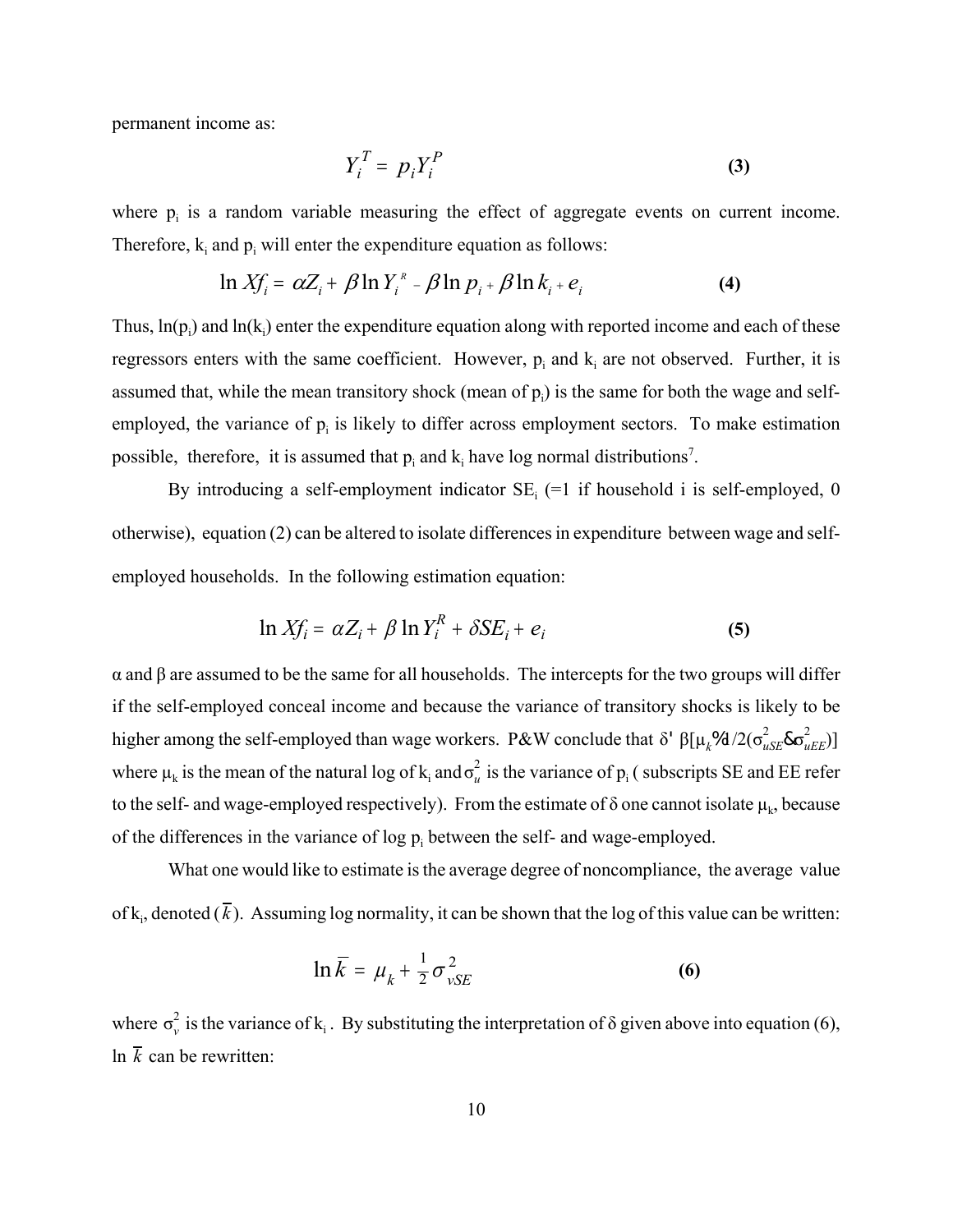$$
\ln \overline{k} = \frac{\delta}{\beta} + \frac{1}{2} \left( \sigma_{vSE}^2 - \sigma_{uSE}^2 + \sigma_{uEE}^2 \right) \tag{7}
$$

However, because  $p_i$  and  $k_i$  are not observed, it is not possible to obtain estimates of the variances related to aggregate shocks and noncompliance, separately. Hence, no single estimate of the degree of noncompliance can be calculated. Instead, an income equation is estimated in order to obtain estimates of the income variance of errors for the self-employed ( $\sigma_{\lambda SE}^2$ ) and wage workers ( $\sigma_{\lambda EE}^2$ ), λ*EE* separately. P&W show that, under a reasonable set of assumptions, this aggregate<sup>8</sup> measure of the income variance will allow estimates of upper and lower bounds on the extent of noncompliance to be computed<sup>9</sup>. It can be shown that the upper bound  $\bar{k}_u$  can be estimated by substituting estimated values of  $\delta, \beta, \sigma_{\lambda SE}^2$ , and  $\sigma_{\lambda EE}^2$ , in:

$$
\ln \overline{k}_u = \frac{\delta}{\beta} + \frac{1}{2} \left( \sigma_{\lambda SE}^2 - \sigma_{\lambda EE}^2 \right)
$$
 (8)

An estimate of the lower bound  $(\overline{k}_l)$  can be obtained by substituting estimated values in:

$$
\ln \bar{k}_l = \frac{\delta}{\beta} - \frac{1}{2} (\sigma_{\lambda SE}^2 - \sigma_{\lambda EE}^2)
$$
 (9)

## **(4) Data and Estimation**

The data used in this analysis are taken from a series of Canadian Family Expenditure Surveys (FAMEX) from 1969 to 1992. Because the FAMEX surveys are conducted somewhat sporadically over time and some key variables are absent in some years of data, only the following six years of data could be used in estimation: 1969, 74, 84, 86, 90, and 92. The FAMEX surveys are conducted in the first few months of the calendar year and provide retrospective information for the previous year on household's income, demographics and detailed expenditures. The unit of analysis used throughout this study is the household spending unit, which is assumed to act as a single decision maker for decisions about income reporting and expenditures<sup>10</sup>. In all years, the sample is restricted to private households in 15 metropolitan areas in Canada. The sample studied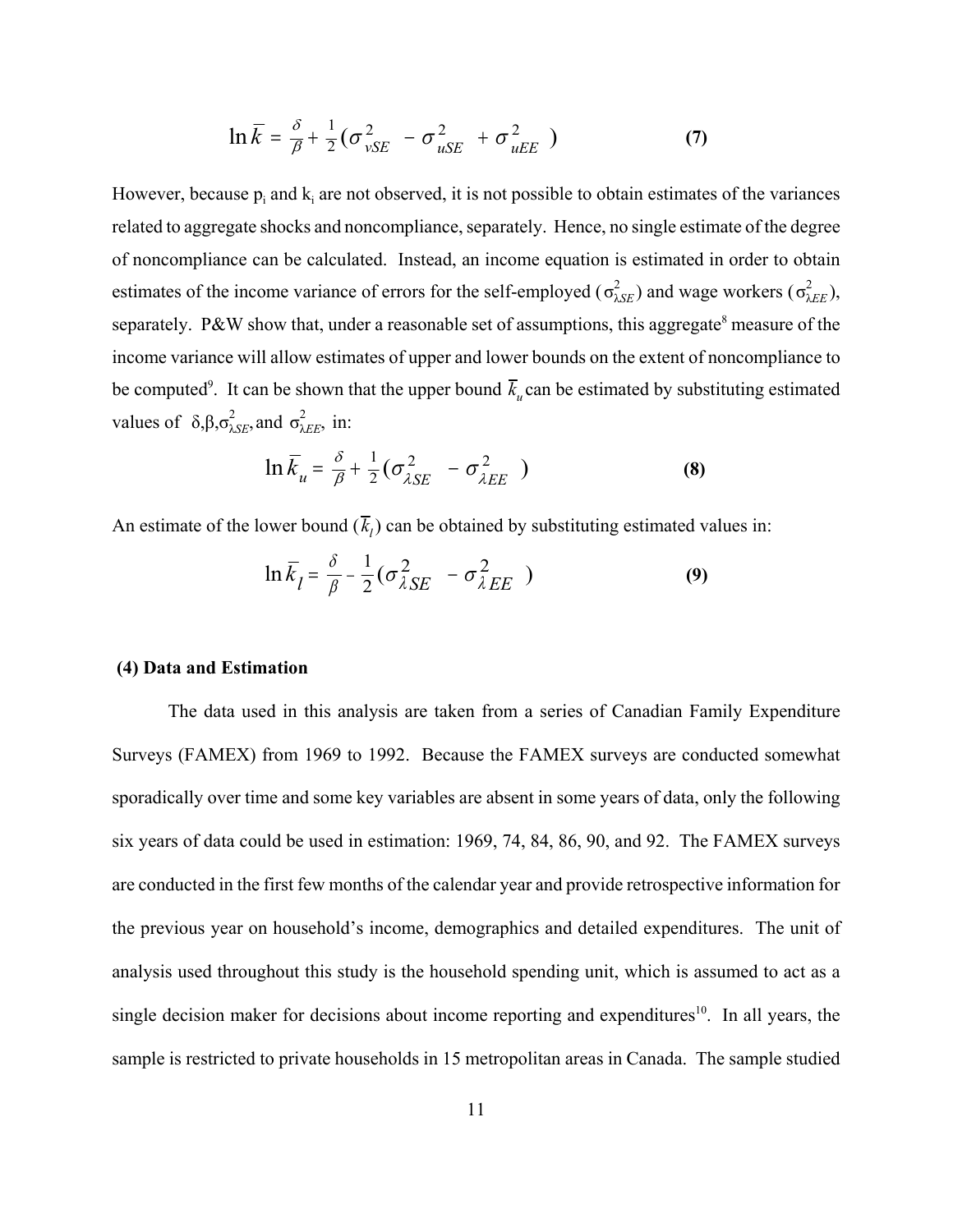is further restricted to i) households containing two adults where the spouse of the head is the wife, ii) the household had positive after-tax income, iii) the head was employed full-time full-year (49 weeks or more) in the previous year-- either in the wage and salary or self-employment sector, iv) the head was aged 25 to 64, and v) the head was employed in a non-primary occupation. This was done to eliminate households from the sample deriving much of their self-employment income from farming. Farm households are likely to have much different expenditure patterns on food than those in other occupations. These restrictions left a total of 8,463 households, of which 8.1%, or 682 households were "self-employed" according to the definition which follows.

In a regression setting using the data files pooled across the years, equation (5) was estimated for a number of different specifications. The dependent variable is the natural log of expenditure on food (converted to real 1986 dollars using the Consumer Price Index-- All Items), whether purchased for home or in restaurants. Food was chosen as the dependent variable in this analysis for several reasons. First it is likely the case that tastes for food are more likely to be uniform across employment groups because food is a necessity. Second, households are typically unable to postpone food consumption because of transitory shocks. Third, expenditure on each of the many individual food items surveyed tends to be small. Thus, individuals who under-report income are not likely to be concerned that expenditures on each of these items alone will raise suspicion. One might argue that by including food in restaurants in total food consumption there is potential for upward bias in the estimates of noncompliance if it is the case that the self-employed simply eat in restaurants more frequently where the price of food tends to be higher. However, similar to what Mirus and Smith (1996) found there does not appear to be a relationship between the share of income from selfemployment and the ratio of restaurant to store bought food in my sample<sup>11</sup>. In addition, controls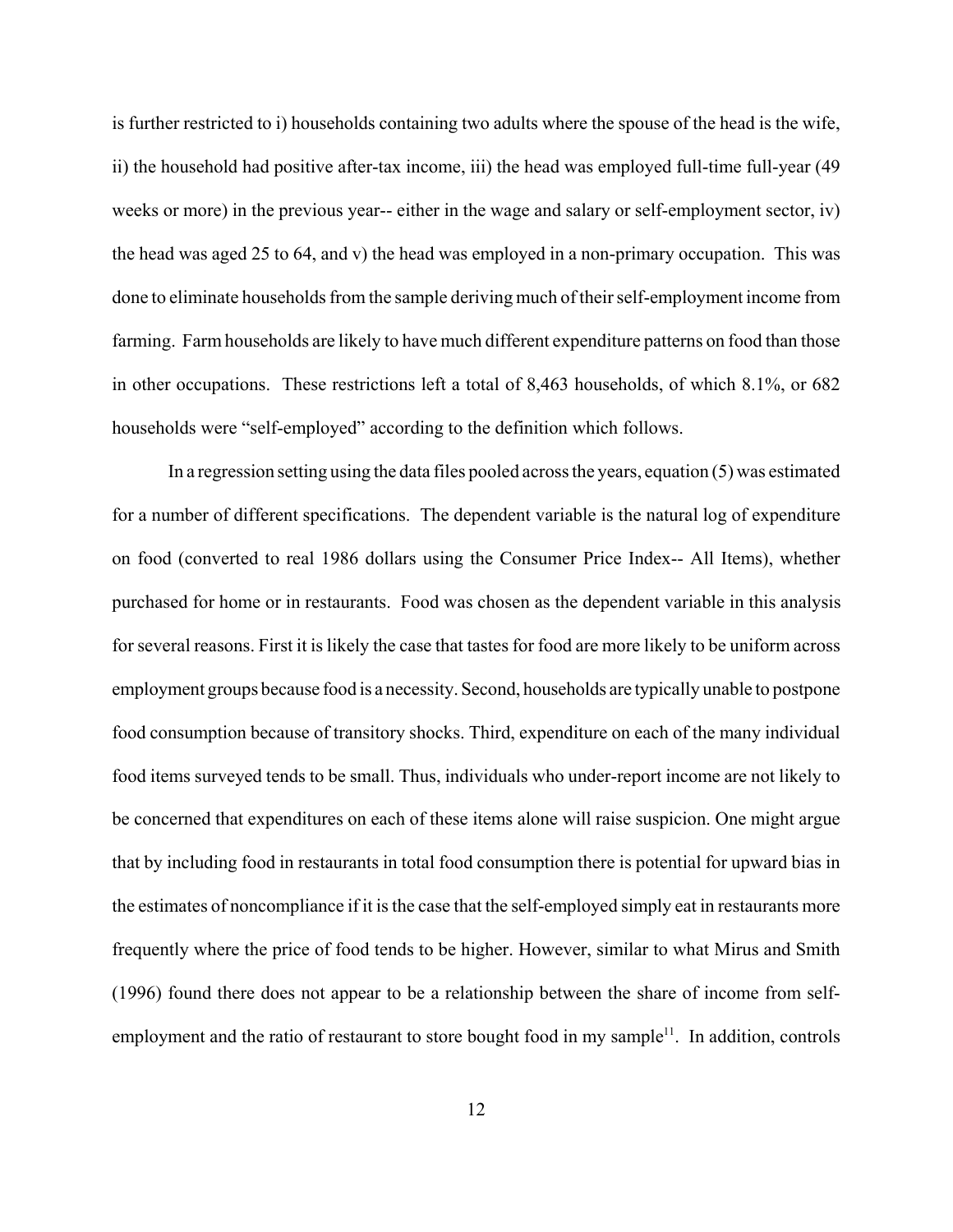for differences in household characteristics that may influence the ratio of store to restaurant bought food are included in equation 5. As a final check, I experimented with a number of different expenditure items. These results yielded similar patterns of income under-reporting<sup>12</sup>.

The independent variables include the natural log of net after-tax family income<sup>13</sup> at real 1986 values, an indicator variable for self-employment status (defined below), the self-employment indicator interacted with year or household characteristic dummies as indicated below, a series of controls for household characteristics, and year indicator variables. The implicit restriction made in this pooled setting is that the marginal propensity to consume food is the same across time<sup>14</sup>. Controls for household characteristics  $(Z_i)$  include: the age of the head, the head's age squared, the number of children present in the household-- separately for young children (aged 6 or less), "middle aged" children (7-12) and older children (13-17), the wife's level of education, indicator variables for region, the number of rooms in the household's dwelling, the value of the house resided in if owned, a dummy variable indicating households that rent and the year that the household was surveyed.

The self-employment indicator takes on the value of one for those households classified as self-employed and zero otherwise. Individuals are not asked to self-report self-employment status in the FAMEX surveys. Instead, in this study self-employment status is determined by the fraction of total household income from all sources coming from self-employment. Income from selfemployment includes: net income from non-farm self-employment, net income from farm selfemployment, and gross income from roomers and boarders not related to the head. "Self-employed households" are defined as households deriving 30 percent or more of total income from selfemployment.<sup>15</sup> With this definition I attempt to capture households with sufficient income from self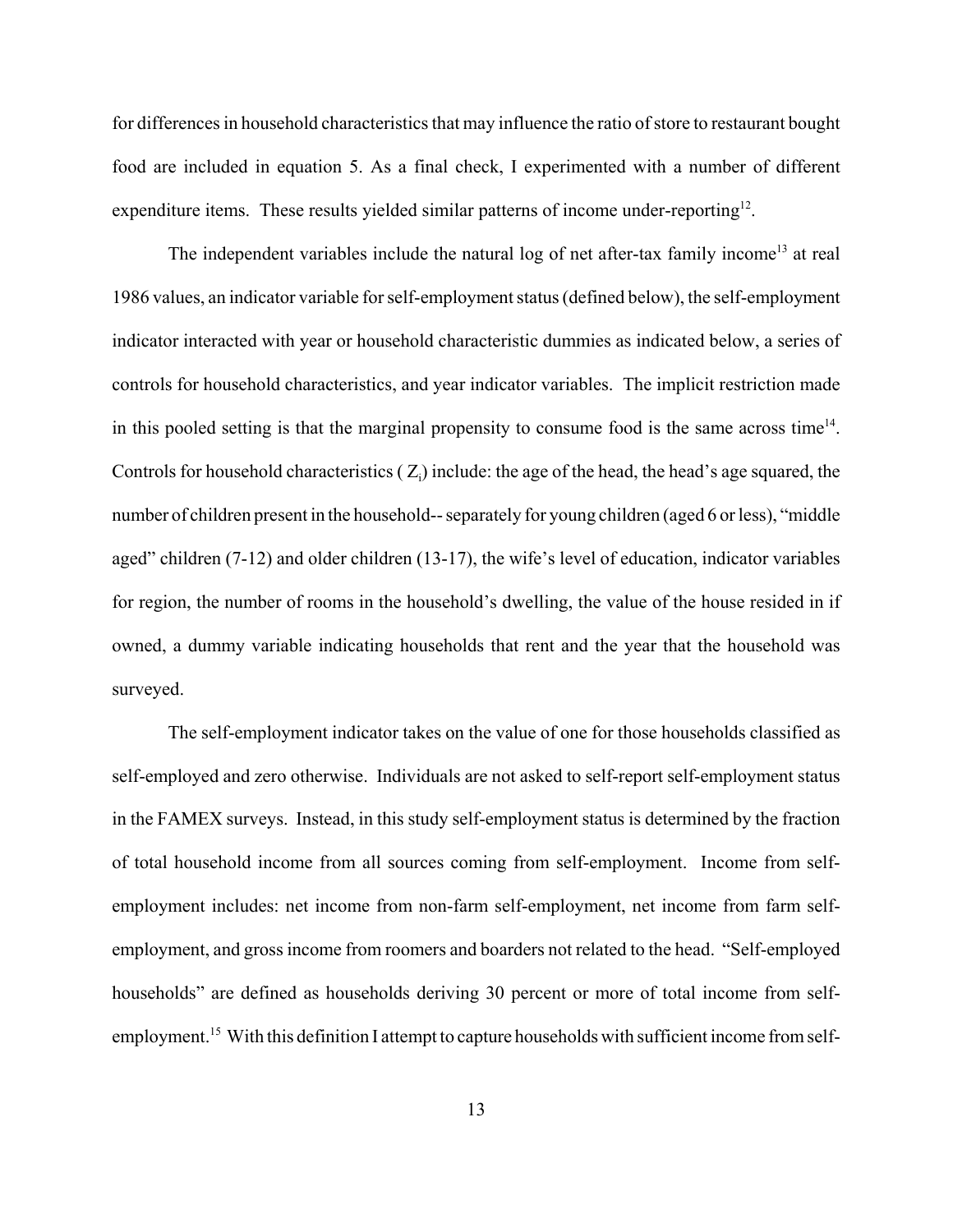employment to allow for the opportunity to conceal income from the tax authorities<sup>16</sup>.

Table 1 presents sample characteristics for households classified as self-employed and wage and salary, separately. The self-employed in this sample tended to be older, had more children and were less likely to rent, on average, than those in wage and salary employment. In addition, the selfemployed were more likely to reside in British Columbia and the Prairies and less likely to reside in the Atlantic Provinces and Quebec than wage and salary workers. Incomes were higher among the self-employed as compared to wage and salary earners. Somewhat surprisingly, however, the standard deviations of the natural log of incomes were no higher for the self-employed relative to wage and salary earners, as was expected. Finally, average log expenditures on food by the selfemployed were higher than the same expenditures by the wage and salary employed.

Because permanent after-tax income is measured with error and the error term is assumed to be heteroscedastic, equation (5) is estimated by generalized two-stage least squares.<sup>17</sup> Reported income is treated as endogenous and estimated as appendix equation (A3) , where the instruments,  $X_i$ , are a series of indicators for the head's education level, indicators for the wife's work intensity and the self-employment indicator interacted with the number of children, the wife's work intensity and the number of rooms in the dwelling.<sup>18</sup> The results of this particular specification are presented because the test of the over-identifying restrictions was not rejected. However, several alternative specifications were tried with similar outcomes.

## **(5) Results**

In order to calculate the upper and lower bounds on the estimates of noncompliance in equations (8) and (9) one requires estimates of the coefficients β and δ from equation 5, and the residual variance of income for the self- and wage-employed, separately. These coefficients, the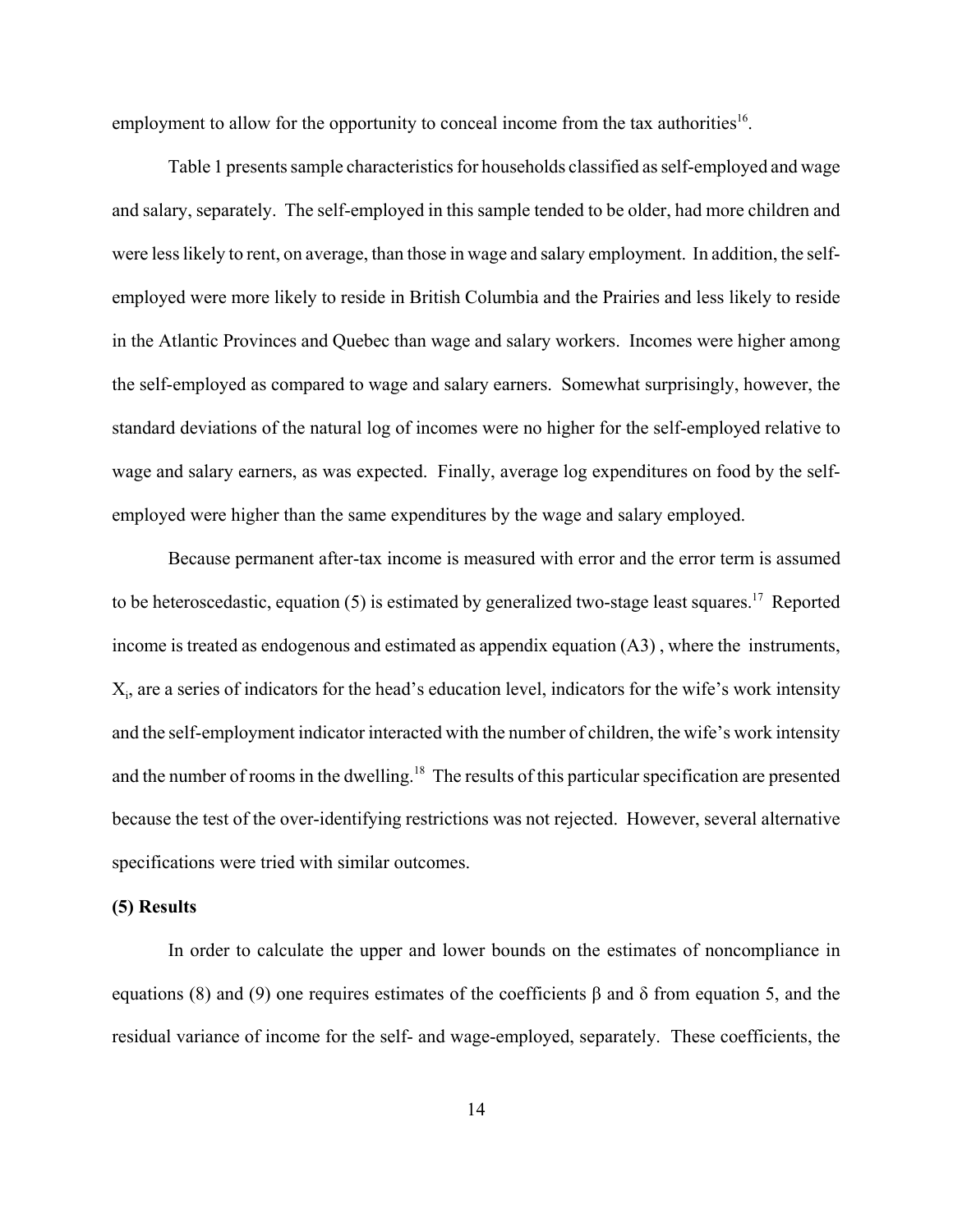residual variances obtained from the first stage regression, and the resulting estimates of noncompliance by year are presented in Table 2. Estimates of the upper and lower bounds on  $\bar{k}$  are calculated for each year of data from the coefficients on the self-employment status indicator interacted with year indicators and estimates of the residual variance of income for the two groups. The estimates of the coefficient on log reported income and the residual variances from income for the two groups are restricted to be unchanged over the period.<sup>19</sup> (For the full set of coefficients for an end-stage regression see appendix Table 1). The estimated marginal propensity to consume food,  $\hat{\beta}$ , is positive and significantly different from zero at the five percent level and is estimated to be about 0.39. The estimated coefficient on the self-employment dummy,  $\hat{\delta}$ , is positive and significant in the base year (1969). While individually each of the interactions between the self-employment indicator and year interactions is statistically insignificant, these coefficients are jointly significant at standard levels.

The estimates of  $\overline{k}$  give the numbers, on average, by which reported self-employed household incomes must be multiplied to derive true income. For example, the upper bound estimate for 1969 suggests that true household incomes among households deriving thirty percent or more of total income from self-employment were 26 percent higher, on average, than reported. For self-employed households in which income is comprised of both wage and self-employment income these numbers do not reflect the number by which *self-employment income* alone must be multiplied to derive true income<sup>20</sup>. One advantage to the estimates of noncompliance based on total household income is that they account for forms of noncompliance, such as income splitting, that may distort the true fraction of self-employment income<sup>21</sup>. There is, however, the potential for bias if the fraction of self-employment income varies systematically by year or household characteristic.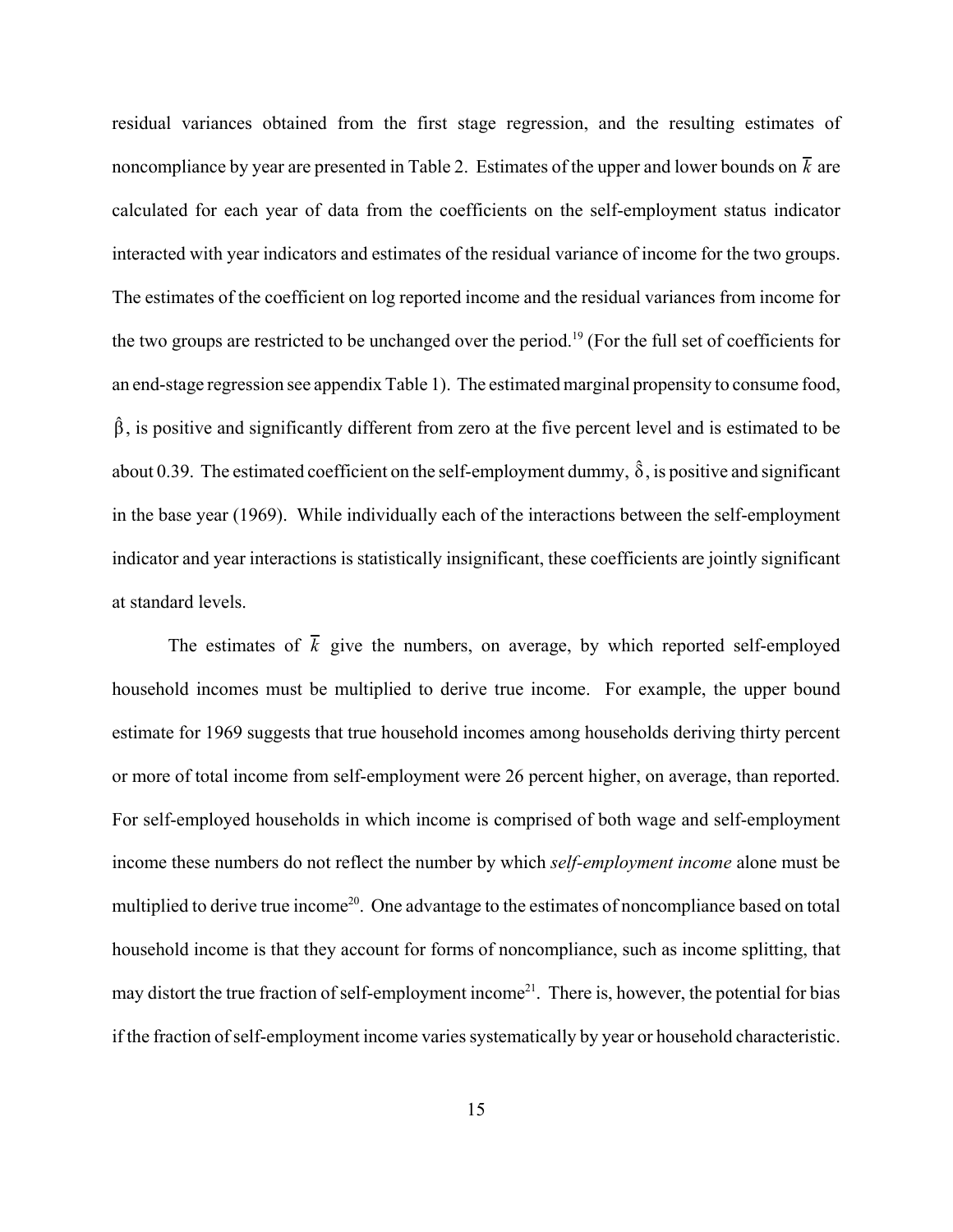To test for such a bias estimates based on the households self-employment income are computed using the average fraction of household income derived from self-employment by year in Table 2 (and later in the paper by occupation and household characteristic Tables 3 and 4). These estimates are provided in square brackets in Tables 2 to 4 for comparison. While these estimates tend to be higher than those based on total household income, similar patterns of noncompliance are observed using either estimates<sup>22</sup>. Because of this result and the potential advantage noted above this analysis will focus on the estimates that yield the fraction of total household income that is concealed.

In Table 2 the implied effect of self-employment on food expenditure is positive in all years. This suggests that, controlling for income and household characteristics, households with significant self-employment income consume more food than wage and salary households. There is, however, no discernible time trend in the estimated degree of income concealing by self-employed households over this period. In 1969 the upper and lower bounds on  $\overline{k}$  fall in a somewhat narrow range between 1.14 to 1.26. Thus, self-employed households concealed, on average, between 14 and 26 percent of household income from the tax authorities in 1969. These estimates drop slightly after 1969 and, if anything, trend upward after 1974. Interestingly, the introduction of the Goods and Services Tax (GST) in 1991 appears to have had no effect on the average degree of noncompliance among the self-employed. One might have expected a reduction in under-reporting given that self-employed workers who simply do not report income would not be able to deduct GST paid on certain inputs used in production. The evidence presented in Table 1 suggests that this was not sufficient enough of a disincentive to reduce noncompliance. Perhaps, the decrease in the net benefits to underreporting were insufficient to merit a decrease in such activity. Alternatively, the self-employed may have increased the amount of income that was hidden through the overstatement of expenses,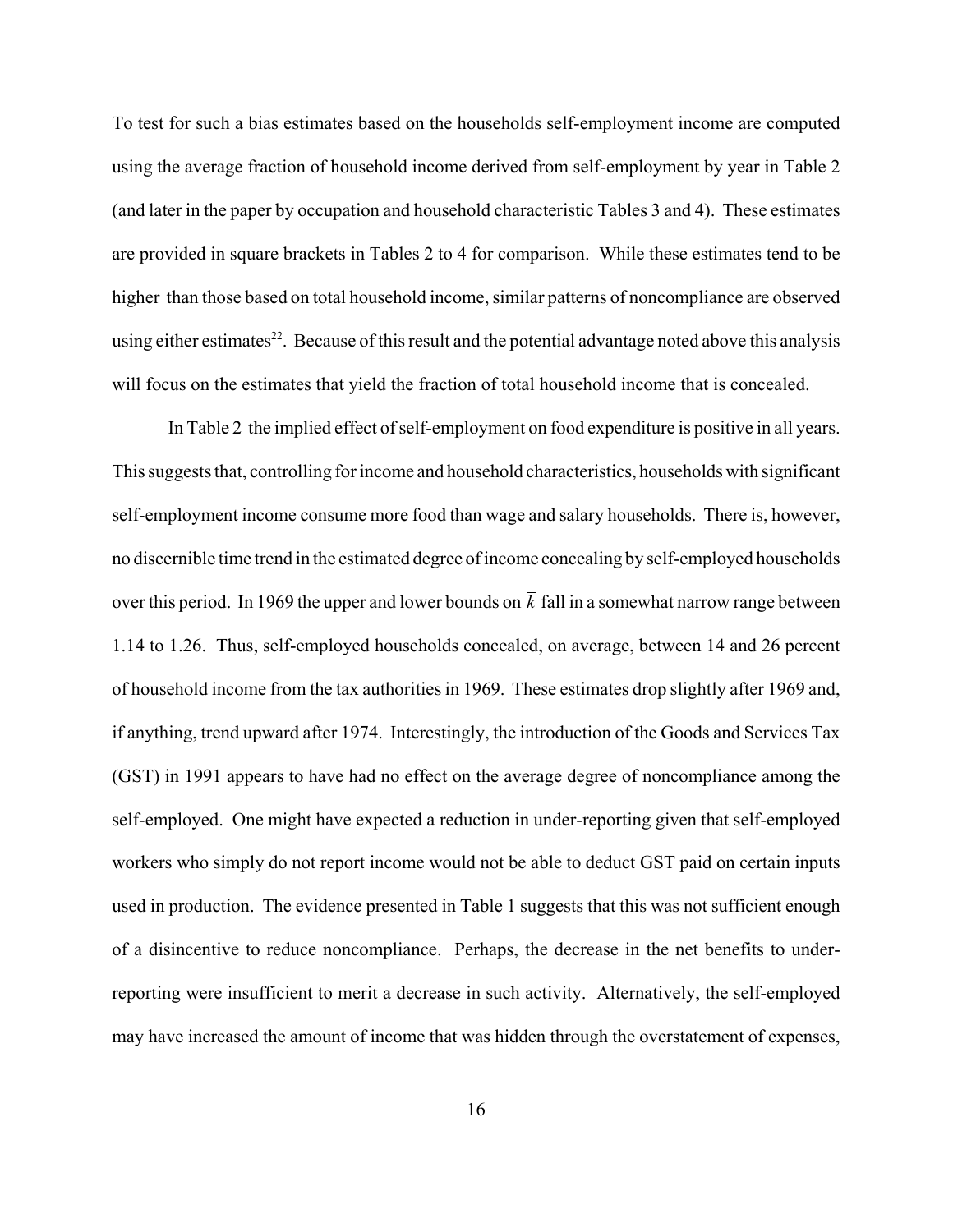which would not alter the ability to deduct GST payments.

It is unclear as to how educational attainment, controlling for household income, would affect the degree of noncompliance by the self-employed. It might be the case that those who are more highly educated are more familiar with the tax laws and are, therefore, more able to avoid paying taxes. On the other hand, those with lower levels of education might be more likely to enter industries, such as construction, which provide a greater opportunity to conceal income. Table 3 presents estimates of noncompliance by the self-employed by the head's level of education applying a similar estimation technique to that used above. One difference is that the self-employment indicator is no longer allowed to vary by year or occupation. Instead, the self-employment indicator is interacted with education category indicators. The results presented in Table 3 show no clear pattern of noncompliance by head's education level. If anything, the degree of noncompliance rises with the level of education up to some post-secondary education. Households where the head has a post-secondary degree tend to conceal the least, while those where the head has a university degree conceal approximately the same fraction of income as those whose head has a secondary degree.

Next, to further identify the possible determinants of noncompliance and to provide guidance to policy makers involved in developing tax policy I provide estimates of noncompliance by characteristics which are typically observed on individuals' income tax returns. The Canadian federal tax authority observes the tax filer's occupation and age as well as information about the tax filer's spouse– including whether or not the spouse is self-employed. Table 4 provides estimates of noncompliance among self-employed household's by head's occupation, head's age category and which of the adult members in the household are self-employed. Here the estimates are derived, as with the previous estimates, by allowing the self-employment indicator in equation 5 above to vary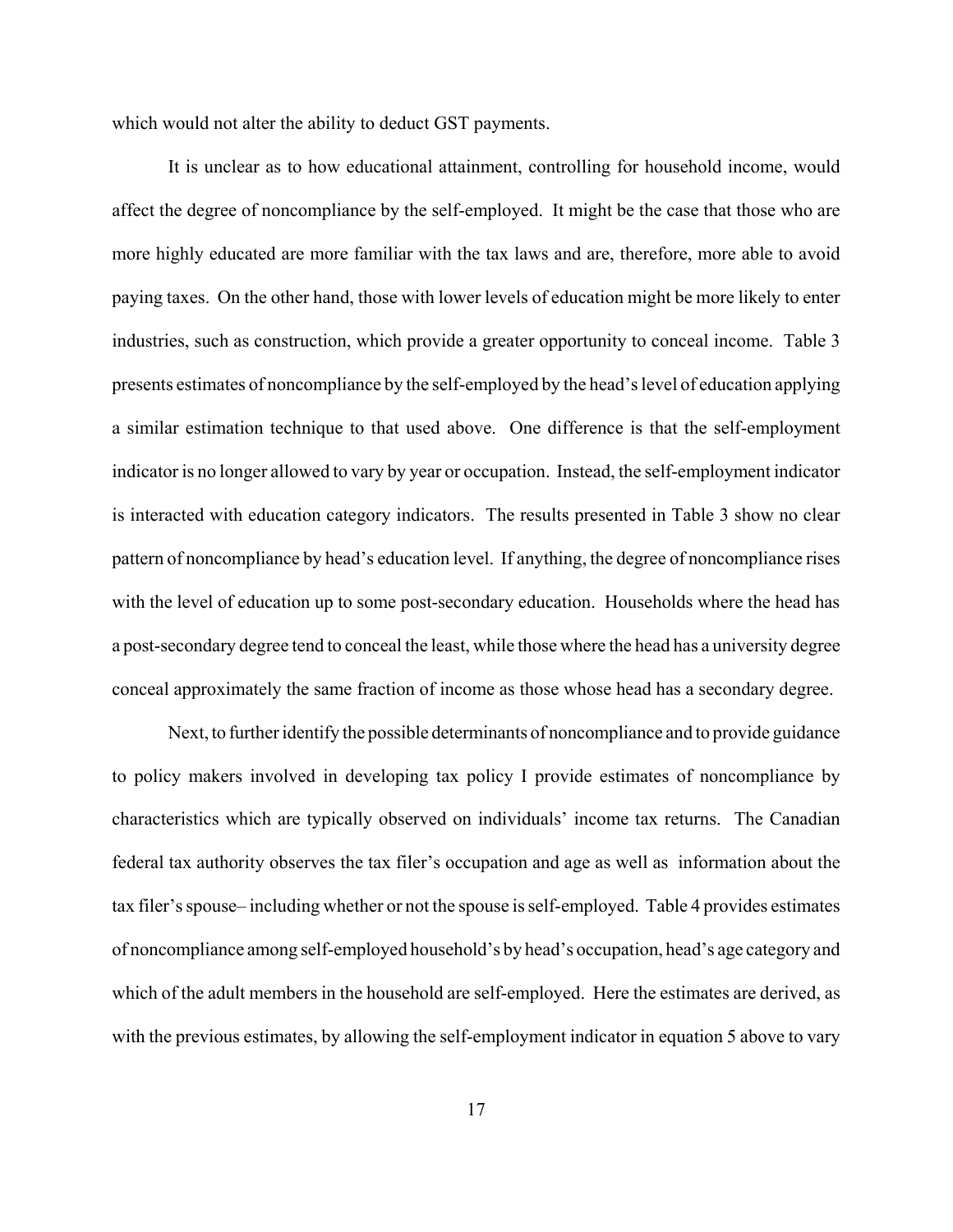by certain characteristics of the household but maintaining all of the same control variables. The results in the upper section of Table 4 are derived by interacting the self-employment indicator with indicator variables for the head's occupation instead of year or education indicators. The occupation groupings are: managerial and administration, professional and technical, sales, services, product fabricating, construction, and other occupations. Due to changes in the coding of the occupation variable, only the years 1984, 86, 90 and 92, which maintained the same coding, were included in the regression. Further, the self-employment indicator is interacted with indicator variables for the head's age category and for which of the adult members of the household are self-employed, in the middle and lower sections of Table 4 respectively. For these two estimates all six years of data were employed again.

Although there appears to be no pattern of noncompliance over time or across education categories there is substantial variation across occupations. The upper section of Table 4 presents estimates of the upper and lower bounds on  $\bar{k}$ , by occupation for these years. Again, a joint test of the industry dummies crossed with self-employment status suggests that these coefficients are jointly significant at standard levels and significantly different from each other. The estimated bounds on *k* vary from a low of 0.96-1.05 in product fabricating occupations– which suggests that entrepreneurs in these occupations report their incomes correctly– to a high of 1.39-1.53 in construction occupations. The high degree of noncompliance among self-employed households in the construction occupations is followed closely by those in services with estimated bounds of 1.38- 1.52. Interestingly, while not directly comparable, the results here are similar to those found in the US, presented in section 2, which suggest that construction is among the industries in which the self-

employed conceal income the most, and product fabricating is among those with the least amount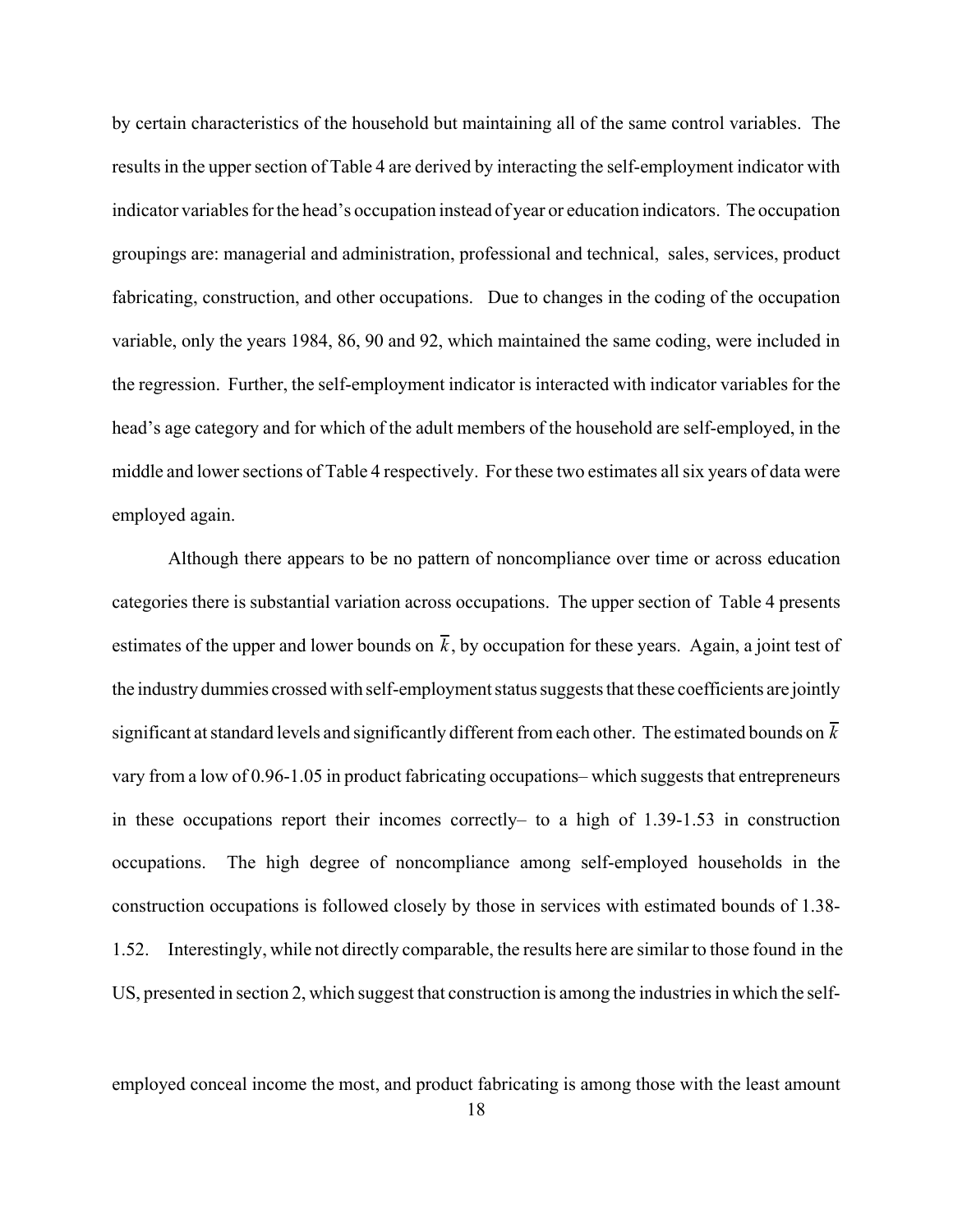of income concealing. One exception in which the results in section 2 differ from those in Table 4 arises when the retail sales industries in the US and the sales occupations in Canada are compared. There appears to be a great deal of noncompliance by entrepreneurs in the US in the retail sales (fixed location) industry while the estimates in Table 4 suggest that this is not the case for the sales occupations in Canada. These differences arise, most likely, because the industry category for the US is much more narrowly defined than the occupation category in Canada. The occupation category in Canada includes occupations such as wholesale trade– an occupation which has a much lower estimated degree of noncompliance among the self-employed in the US.

These results are consistent with the hypothesis that an entrepreneur's "opportunity" to conceal income as determined by industry/occupation characteristics is correlated with the actual degree of noncompliance. For instance, those involved in the construction trades typically provide services through informal arrangements frequently involving cash transactions. This type of selfemployment undoubtably provides greater opportunity for under-reporting. On the other hand, these characteristics do not typify production industries. As the estimates in Table 4 show, entrepreneurs in construction tend to conceal a greater fraction of their income than those in product fabrication. This finding has important implications on the efficiency of the economy. Assuming that there is free entry into and out of occupations, individuals will be attracted, ceteris paribus, to those occupations which provide the greatest after-tax wages (i.e. those which provide the opportunity to conceal income). Even though pre-tax wages will adjust to equalize after-tax wages, too many resources, in terms of efficiency, will be allocated to occupations which provide the greatest opportunities for noncompliance. This result also suggests an obvious strategy for the development of an effective tax audit system. One which targets the self-employed in construction and service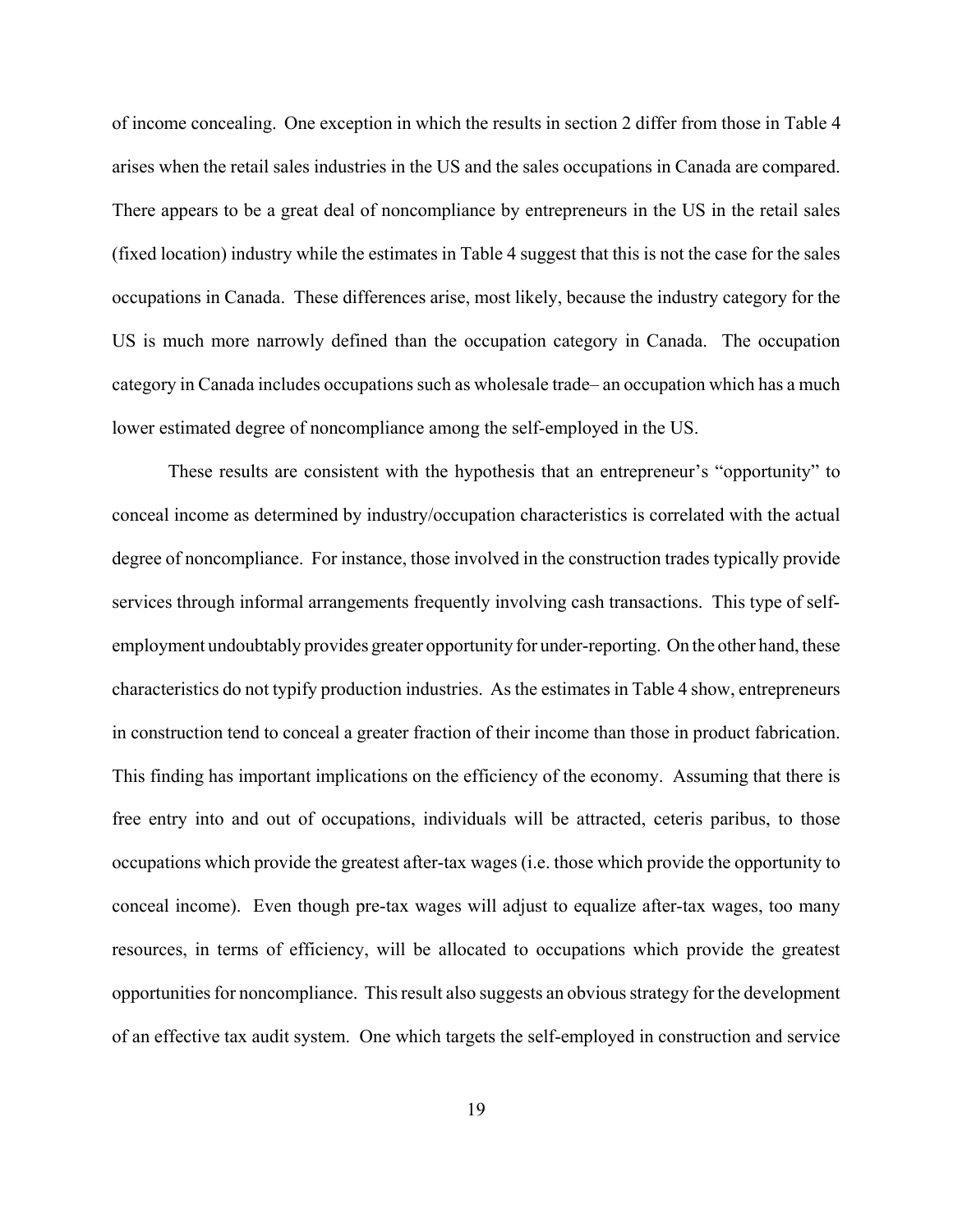occupations is likely to be more effective.

The estimates provided in Table 4 by age category indicate clearly that the degree of noncompliance by entrepreneurs decreases with age. The estimates increase monotonically with age– from a high of 1.16-1.29 in households headed by an individual aged 25-34, to a low of essentially full compliance (0.95-1.06) among those whose head is aged 55-64. This is again consistent with estimates for the US using TCMP data which indicates that the degree and incidence of noncompliance is lower among households headed by older individuals (US General Accounting Office 1990).

I am unaware of any study which looks at non-compliance by the number and sex of the selfemployed members of a household. Do households in which there are two members earning selfemployment income conceal a greater fraction of income than households with only a single selfemployed member? If there is only one adult member self-employed, does it matter if it is the husband or wife that is self-employed? The estimates provided in the lower section of Table 4 suggest that households in which both the head and spouse earn self-employment income conceal a lower fraction of income than households in which only one adult member is self-employed. One possible explanation for this result is the likelihood that increases in the number of self-employed individuals in a household will yield marginally fewer opportunities to conceal income. For instance, if one individual in a household is self-employed and illegitimately claiming a deduction for the use of the family car as a business vehicle, a second self-employed household member will not be able to overstate the same deduction. In response to the second question posed above, it appears that it does not matter whether it is the husband or the wife that is self-employed when only one adult earns self-employment income. Estimates of non-compliance in households where only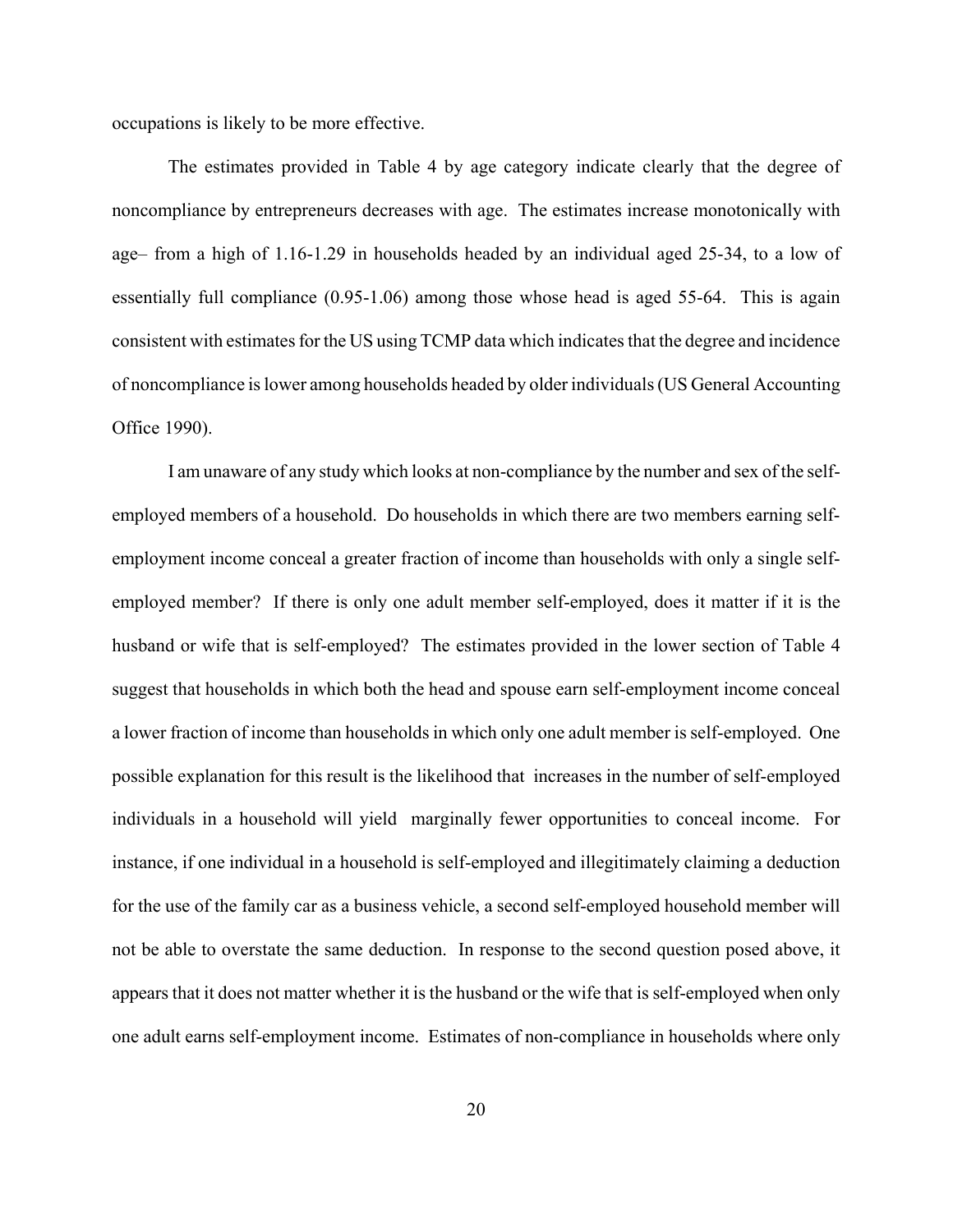the head is self-employed are not significantly different from those where only the wife is selfemployed. The estimated range is 13-26 percent among self-employed heads and 15-28 percent among self-employed wives.

#### **(6) Conclusions**

The rise in self-employment experienced recently in Canada has brought to the forefront some of the problems associated with this form of employment. In particular, the fact that the selfemployed are often able to conceal income from tax authorities makes understanding the determinants of non-compliance by this sector of the labour market increasingly important to those studying labour markets and to tax policy makers. To this point, however, estimates of the degree of income tax noncompliance by the self-employed have revealed little about the factors which influence the decision to conceal income. This paper employs an approach developed by Pissarides and Weber (1989) to obtain estimates of the degree of noncompliance across various dimensions, focusing primarily on individual and household characteristics commonly reported on income tax returns.

Estimates of the extent of noncompliance by households obtaining 30 percent or more of household income from self-employment yield an average lower bound estimate of 11 percent of household income over the six years examined and an average upper bound estimate of 23 percent. The estimate of noncompliance for the 1990 calendar year found here to be between 12 and 24 percent is somewhat higher than the 10 to 15 percent found in Mirus and Smith (1996) for the same year. The difference in the estimates may be attributable to the fact that the sample contained in this paper includes only full-time full-year workers.

The results when disaggregated across years, occupation, and demographic characteristics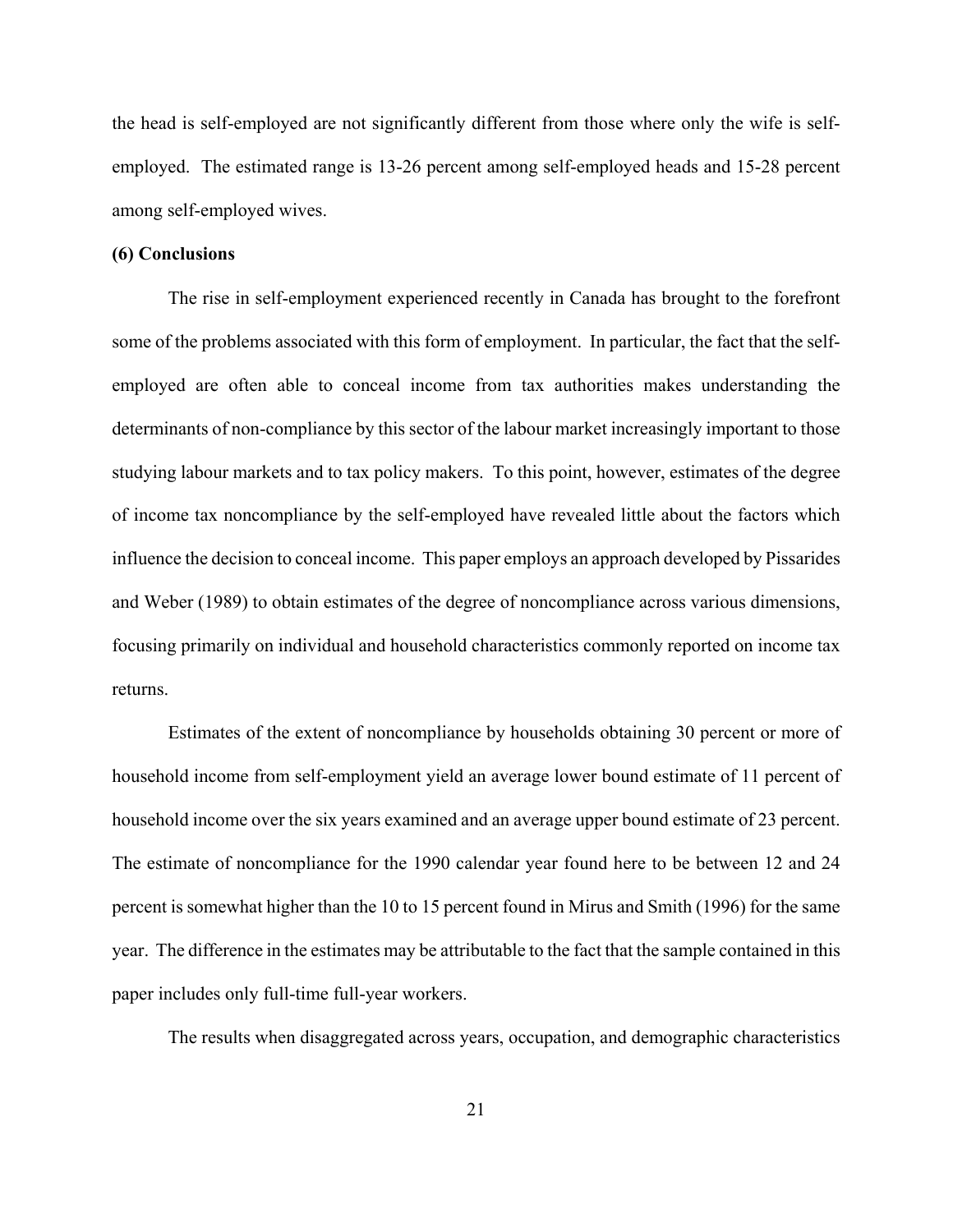provide important insights into the determinants of noncompliance among the self-employed and suggest actions that may be beneficial in designing tax enforcement policy. First, with regard to the overall determinants of noncompliance among the self-employed in Canada, I find little evidence that the degree of under-reporting has increased between 1969 and 1992. Further, there appears to be no clear relationship between the degree of noncompliance by a household and the household head's age. Second, for policy makers involved in developing taxation enforcement policies including audit schemes the results offer the following guidance. Given the limited financial resources available to enforce compliance, a tax audit scheme which targets occupations which provide self-employed individuals with the greatest opportunity to conceal income, such as the construction and service occupations, is likely to be more effective. In addition, targeting younger entrepreneurs and households with just one self-employed member for tax audits might also be an effective strategy in enforcing tax compliance. Clearly, such a policy, if continued for a period of time, would lead to the misrepresentation of occupation and other characteristics by self-employed tax filers to avoid being audited. However, if the information from these audits is used effectively, policies can be designed to reduce noncompliance. For instance, the results of such audits could be used to identify the source of noncompliance– overstated expenses or understated income. If, for example, it is revealed that in any given occupational or demographic group most of the noncompliance is achieved through overstated expenses of one form or another, policy makers could then alter which types of expenses to allow in order to reduce noncompliance. Finally, in light of the relative magnitude of the estimates of noncompliance among the self-employed provided above, the ease with which individuals are able to be classified as self-employed is of concern. The "relabelling" of wage and salary earners as contractors raises significant concerns in light of these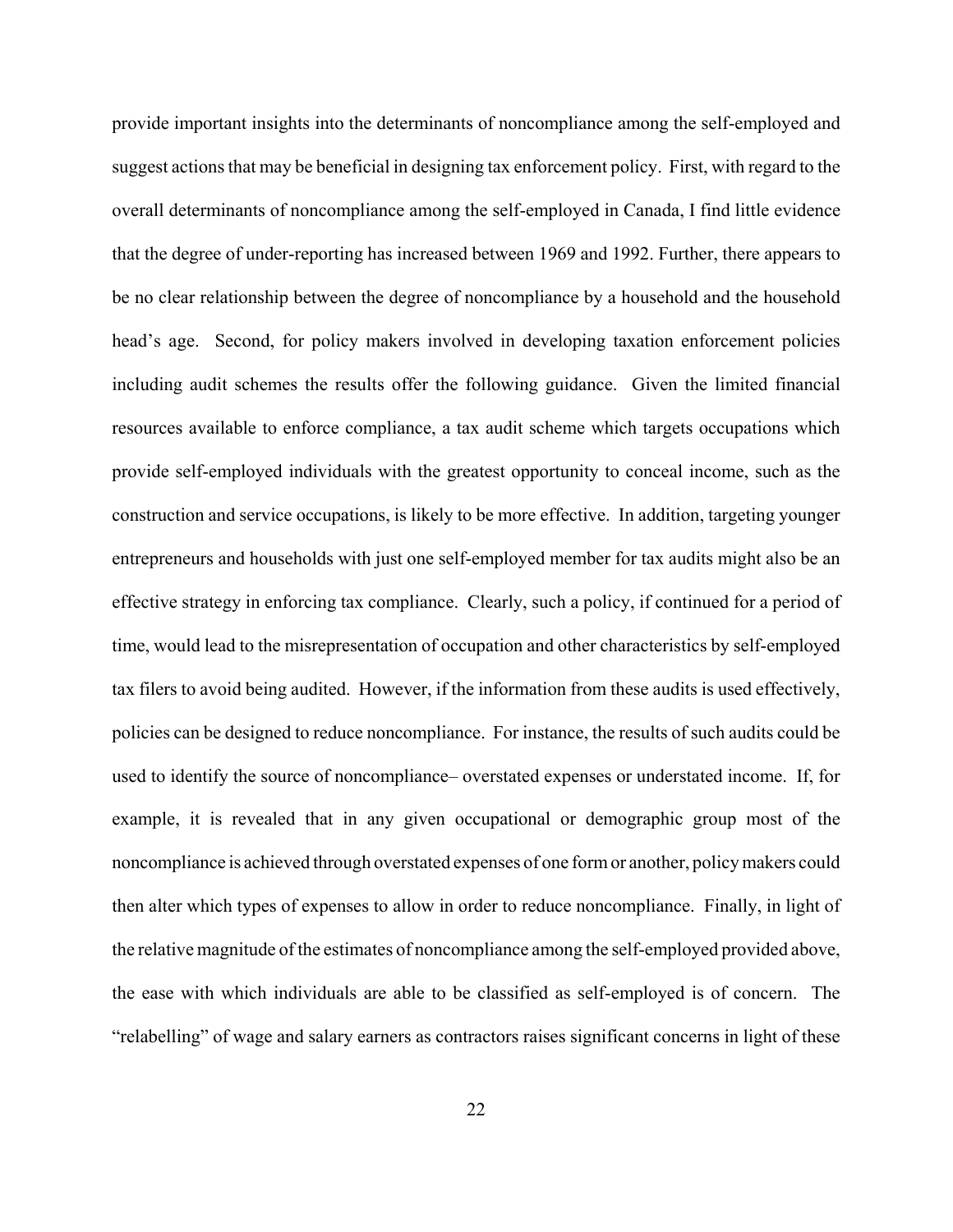findings. To address this issue, additional restrictions might be placed on the requirements necessary for one to be classified as self-employed**.**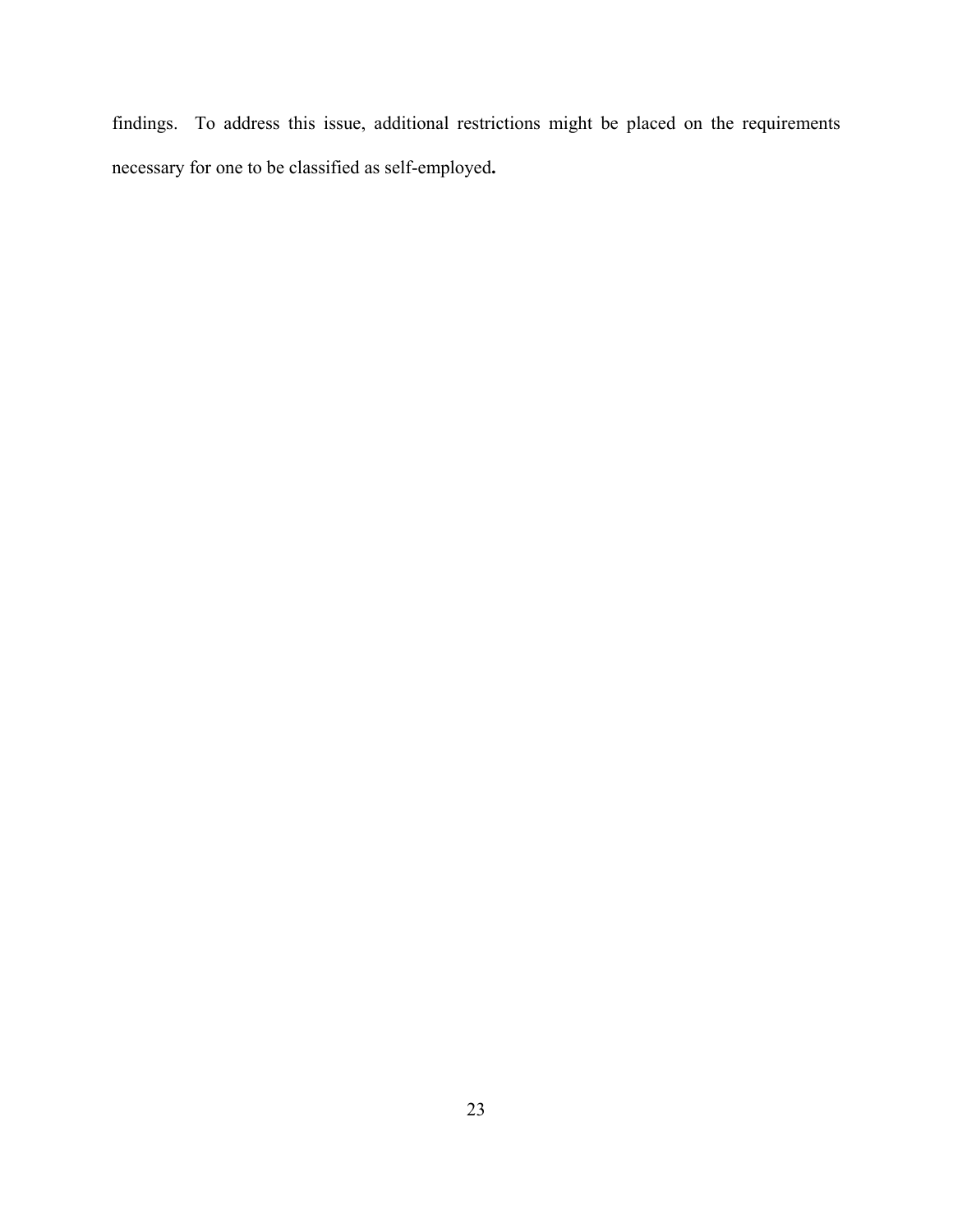|  | I<br>۰, |
|--|---------|
|  |         |

| <b>Table 1</b><br><b>Sample Means</b>                      |                   |                        |
|------------------------------------------------------------|-------------------|------------------------|
| <b>Employment Status</b>                                   | Self-Employed*    | <b>Wage and Salary</b> |
| Sample Size                                                | 682               | 7781                   |
| Heads Age                                                  | 40.61<br>(9.24)   | 39.35<br>(9.73)        |
| Young Children                                             | 0.56<br>(0.79)    | 0.56<br>(0.78)         |
| Middle Children                                            | 0.67<br>(0.83)    | 0.58<br>(0.84)         |
| Older Children                                             | 0.38<br>(0.71)    | 0.32<br>(0.66)         |
| Head Less Than 9 Years Education                           | 0.13<br>(0.34)    | 0.11<br>(0.31)         |
| Head Some Secondary Education or<br>Degree                 | 0.39<br>(0.49)    | 0.42<br>(0.49)         |
| Head Some Post-Secondary<br>Education                      | 0.09<br>(0.29)    | 0.08<br>(0.27)         |
| <b>Head Post-Secondary Degree</b>                          | 0.15<br>(0.36)    | 0.19<br>(0.39)         |
| Head University Degree                                     | 0.24<br>(0.42)    | 0.21<br>(0.40)         |
| Value of House if Owned<br>(In 000's of 1986 real dollars) | 83.01<br>(127.99) | 57.68<br>(87.30)       |
| Rent Indicator                                             | 0.22<br>(0.41)    | 0.30<br>(0.46)         |
| <b>Atlantic Region</b>                                     | 0.11<br>(0.32)    | 0.16<br>(0.37)         |
| Quebec                                                     | 0.20<br>(0.40)    | 0.22<br>(0.41)         |
| Table 1<br>Continued                                       |                   |                        |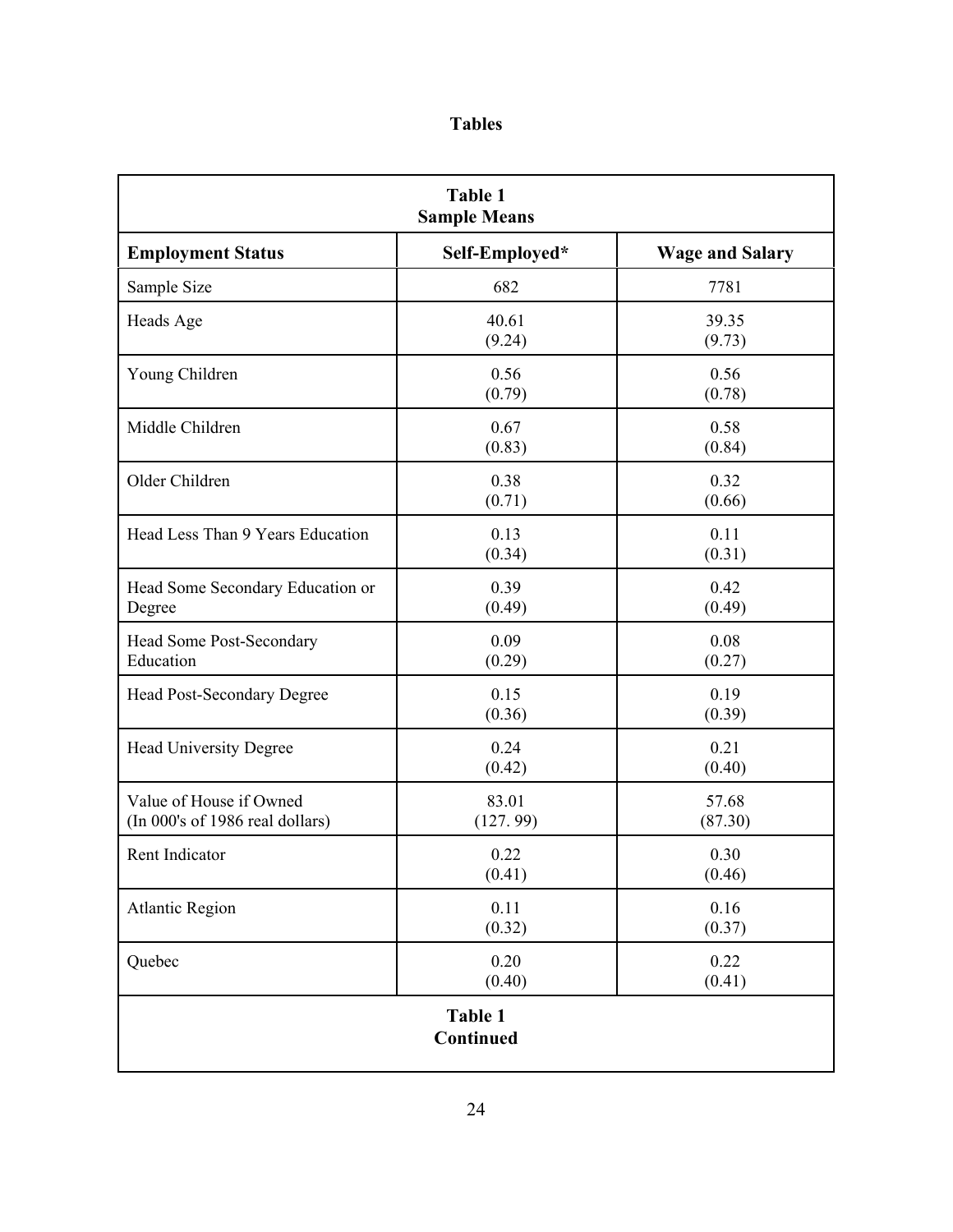| Ontario             | 0.23<br>(0.42) | 0.23<br>(0.42) |
|---------------------|----------------|----------------|
| Prairies Region     | 0.31<br>(0.46) | 0.29<br>(0.45) |
| British Columbia    | 0.15<br>(0.35) | 0.10<br>(0.29) |
| In Income           | 9.66<br>(1.32) | 9.49<br>(1.34) |
| In Food Expenditure | 7.93<br>(1.19) | 7.71<br>(1.21) |

Values in parentheses are standard deviations.

\* Self-employed households are defined as households deriving 30 percent or more of household income from self-employment.

| Table 2<br>Key Parameter Estimates and Estimated Degree of Under-Reporting: by Year |  |   |  |  |
|-------------------------------------------------------------------------------------|--|---|--|--|
| <b>Year</b>                                                                         |  | a |  |  |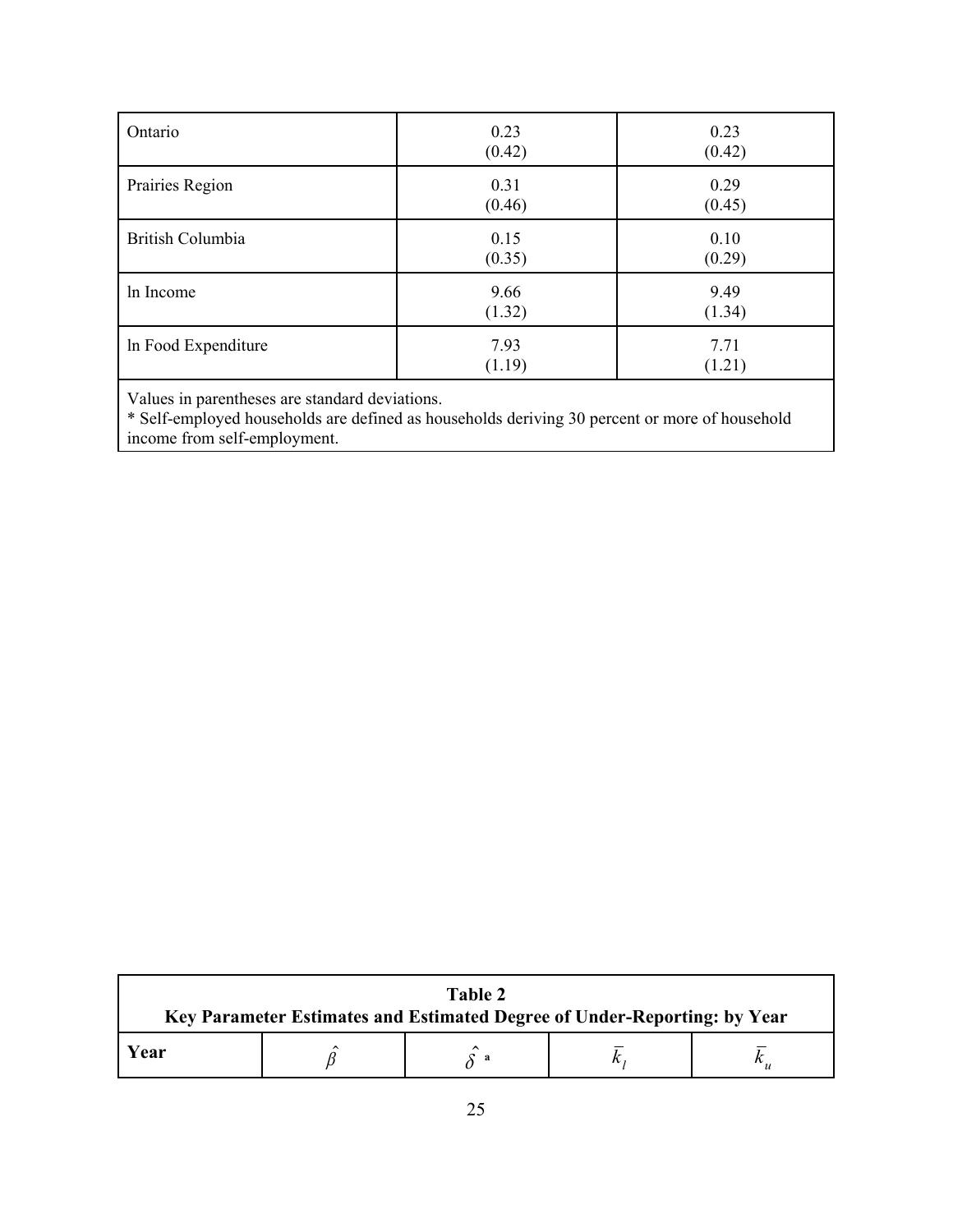| 1969      | 0.389<br>(0.026) | 0.070<br>(0.031) | 1.14<br>[1.17]   | 1.26<br>$[1.31]$ |
|-----------|------------------|------------------|------------------|------------------|
| 1974      | $\ast$           | 0.044<br>(0.032) | 1.06<br>$[1.07]$ | 1.18<br>$[1.22]$ |
| 1984      | $\ast$           | 0.055<br>(0.037) | 1.09<br>$[1.13]$ | 1.21<br>$[1.30]$ |
| 1986      | $\ast$           | 0.060<br>(0.039) | 1.11<br>[1.15]   | 1.23<br>$[1.32]$ |
| 1990      | $\ast$           | 0.063<br>(0.038) | 1.12<br>[1.17]   | 1.24<br>$[1.35]$ |
| 1992      | $\ast$           | 0.076<br>(0.039) | 1.15<br>$[1.21]$ | 1.28<br>$[1.40]$ |
| ${\bf N}$ | 8463             |                  |                  |                  |
| R-Squared | 0.934            |                  |                  |                  |

Values in round parentheses are standard errors.

Upper and lower bound estimates in square parentheses are estimates weighted by the average fraction of household income derived from self-employment

For all estimates  $\sigma_{\lambda SE}^2 = 0.173$  and  $\sigma_{\lambda EE}^2 = 0.068$ .  $SE$ <sup>= 0.1</sup>/3 and  $\sigma_{\lambda}$ 2 *EE*

a: Estimates are the implied values for each year from the pooled regression.

\*: Constrained to be the same in each year.

R-Squared taken from end stage regression.

## **Table 3 Key Parameter Estimates and Estimated Degree of Under-Reporting: by Head's Education Level**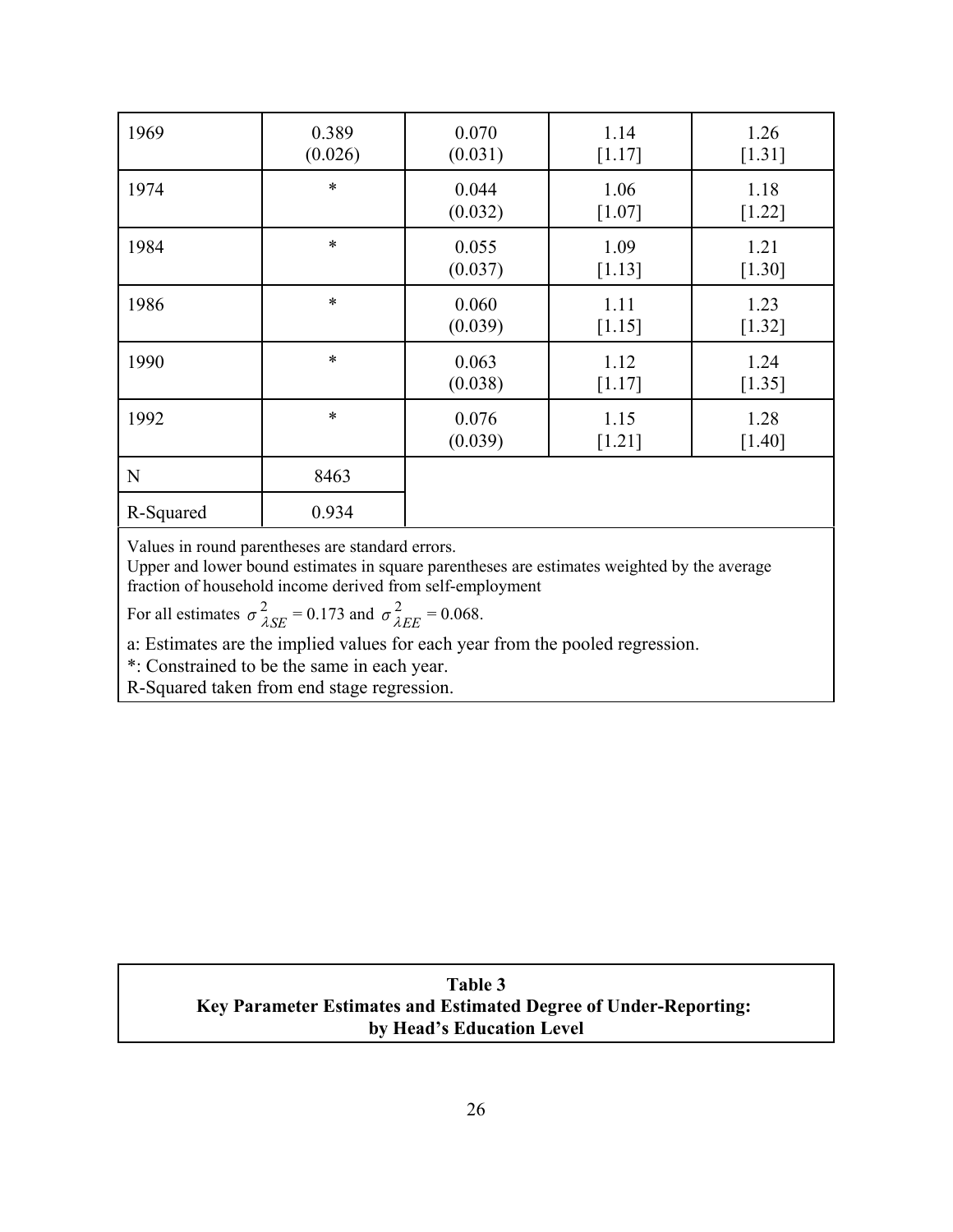| <b>Head's Education</b>  | $\hat{\delta}$ | $\overline{k}_I$ | $\overline{k}_u$ |
|--------------------------|----------------|------------------|------------------|
| Less Than 9 Years        | 0.049          | 1.08             | 1.19             |
|                          | (0.039)        | [1.10]           | [1.23]           |
| Some Secondary or        | 0.069          | 1.13             | 1.26             |
| <b>Secondary Degree</b>  | (0.023)        | [1.17]           | [1.33]           |
| Some Post-Secondary      | 0.104          | 1.24             | 1.38             |
|                          | (0.047)        | [1.35]           | [1.55]           |
| Post-Secondary Degree    | 0.017          | 0.99             | 1.10             |
|                          | (0.036)        | [0.97]           | [1.14]           |
| <b>University Degree</b> | 0.064          | 1.12             | 1.24             |
|                          | (0.030)        | [1.16]           | [1.32]           |
| N                        | 8463           |                  |                  |
| R-Squared                | 0.934          |                  |                  |

Values in Parentheses are standard errors.

Upper and lower bound estimates in square parentheses are estimates weighted by the average fraction of household income derived from self-employment.

 $\hat{\beta}$  = 0.389 with standard error 0.026

For all estimates  $\sigma_{\lambda SE}^2 = 0.172$  and  $\sigma_{\lambda EE}^2 = 0.068$ .  $SE$ <sup>= 0.1</sup>/2 and  $\sigma_{\lambda}$ 2 *EE*

R-Squared taken from end stage regression.

**Table 4 Key Parameter Estimates and Estimated Degree of Under-Reporting: by Characteristics Observed on Income Tax Returns**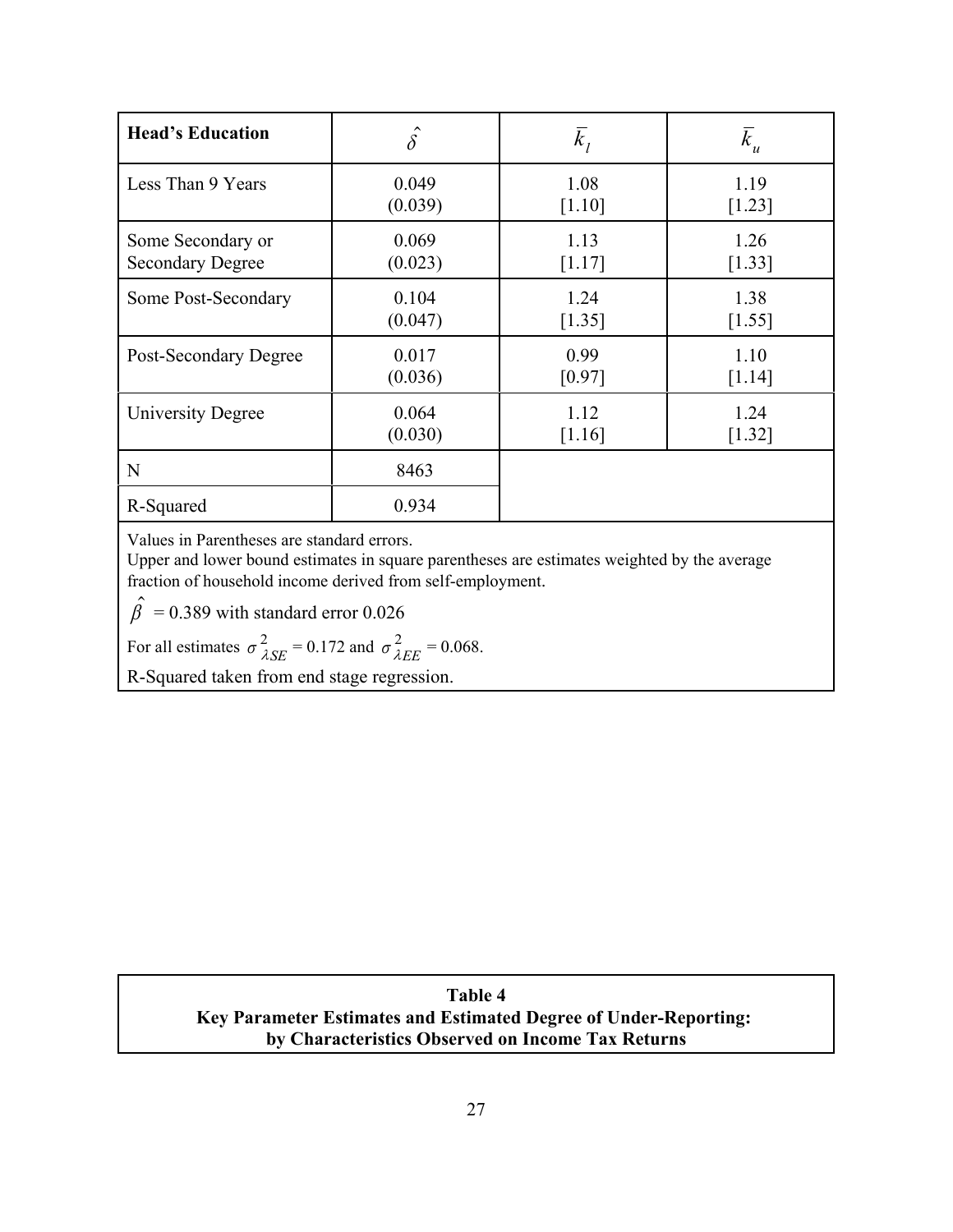|                                                            | $\hat{\delta}$ | $\overline{k}_l$ | $\bar{k}_u$ |  |
|------------------------------------------------------------|----------------|------------------|-------------|--|
| Occupation*                                                |                |                  |             |  |
| Managerial and                                             | 0.050          | 1.10             | 1.20        |  |
| Administration                                             | (0.042)        | [1.14]           | [1.28]      |  |
| Professional and                                           | 0.055          | 1.09             | 1.20        |  |
| Technical                                                  | (0.041)        | [1.12]           | $[1.27]$    |  |
| Sales                                                      | 0.026          | 1.02             | 1.12        |  |
|                                                            | (0.047)        | [1.03]           | [1.17]      |  |
| Services                                                   | 0.154          | 1.38             | 1.52        |  |
|                                                            | (0.065)        | $[1.57]$         | $[1.77]$    |  |
| <b>Product Fabricating</b>                                 | 0.0002         | 0.96             | 1.05        |  |
|                                                            | (0.077)        | $[0.94]$         | $[1.07]$    |  |
| Construction                                               | 0.157          | 1.39             | 1.53        |  |
|                                                            | (0.049)        | $[1.54]$         | $[1.73]$    |  |
| Other Occupations                                          | 0.029          | 1.02             | 1.12        |  |
|                                                            | (0.058)        | $[1.03]$         | $[1.18]$    |  |
| ${\bf N}$                                                  | 3901           |                  |             |  |
| R-Squared                                                  | 0.42           |                  |             |  |
| <b>Head's Age Category</b>                                 |                |                  |             |  |
| Aged 25-34                                                 | 0.079          | 1.16             | 1.29        |  |
|                                                            | (0.027)        | $[1.21]$         | $[1.38]$    |  |
| Aged 35-44                                                 | 0.078          | 1.16             | 1.29        |  |
|                                                            | (0.022)        | $[1.21]$         | [1.39]      |  |
| Aged 45-54                                                 | 0.025          | 1.01             | 1.13        |  |
|                                                            | (0.034)        | $[1.01]$         | $[1.08]$    |  |
| Aged 55-64                                                 | 0.001          | 0.95             | 1.06        |  |
|                                                            | (0.043)        | [0.94]           | [1.08]      |  |
| $\mathbf N$                                                | 8463           |                  |             |  |
| R-Squared                                                  | 0.934          |                  |             |  |
| Table 4<br>Continued<br><b>Adult Members Self-Employed</b> |                |                  |             |  |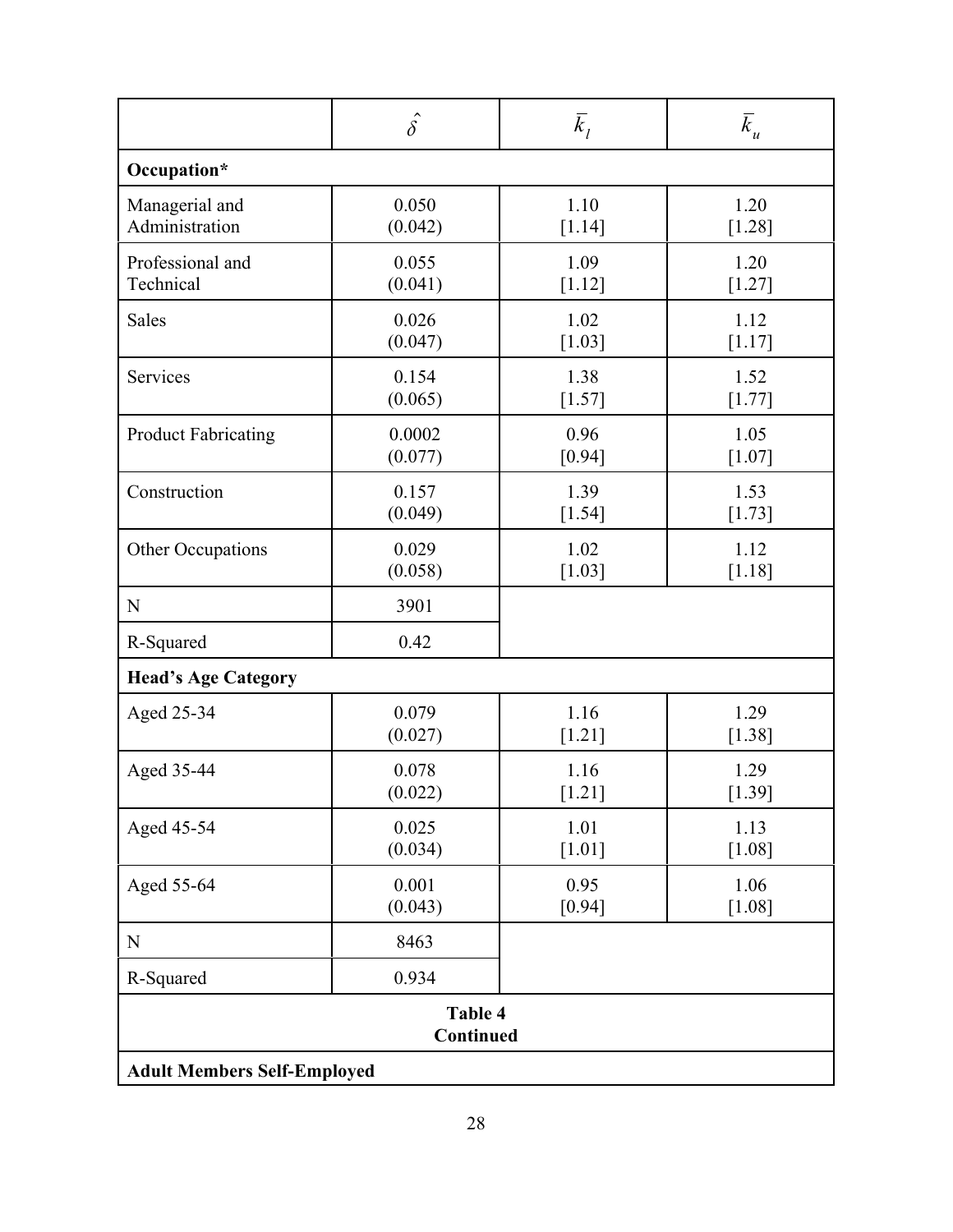| Head Only          | 0.069   | 1.13   | 1.26     |
|--------------------|---------|--------|----------|
|                    | (0.016) | [1.17] | [1.34]   |
| Wife Only          | 0.077   | 1.15   | 1.28     |
|                    | (0.066) | [1.36] | $[1.67]$ |
| Both Head and Wife | 0.010   | 0.97   | 1.08     |
|                    | (0.036) | [0.97] | [1.09]   |
| N                  | 8463    |        |          |
| R-Squared          | 0.934   |        |          |

Values in Parentheses are standard errors.

\* because of data limitations the sample for the analysis estimating across occupations is restricted to the years 1984, 1986, 1990 and 1992

For the analysis looking across occupations  $\hat{\beta} = 0.415$  with a standard error of 0.041 and the

estimated variances  $\sigma_{\lambda SE}^2 = 0.161$  and  $\sigma_{\lambda EE}^2 = 0.068$  $SE$ <sup>= 0.161 and  $\sigma_{\lambda}$ </sup> 2 *EE*

For the other two analyses  $\hat{\beta} = 0.390$  with standard error 0.026,  $\sigma_{\lambda SE}^2 = 0.175$  and  $\sigma_{\lambda EE}^2 = 0.068$ .  $SE$ <sup>= 0.1</sup>/5 and  $\sigma_{\lambda}$ 2 *EE* R-Squareds are taken from end stage regression.

### **References**

Andreoni, J., Erard, B., and J. Feinstein (1998) "Tax Compliance," Journal of Economic Literature, Vol. 36, pp. 818-860.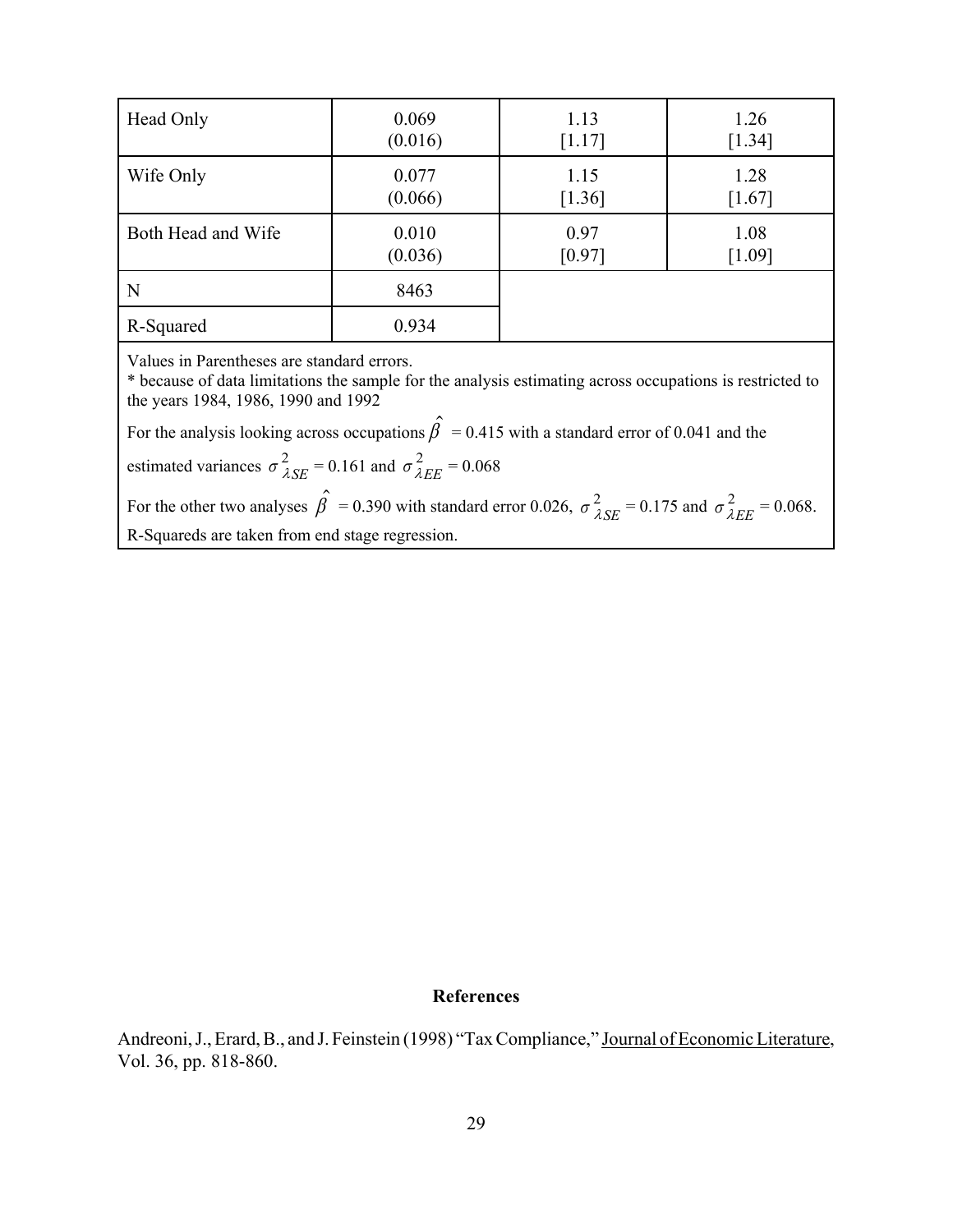Auerbach, A., and Martin Feldstein eds. (1998) Handbook of Public Economics.

Baker, P., (1993) "Taxpayer Compliance of the Self-employed: Estimates from Household Spending Data," Working Paper No. W93/14, The Institute for Fiscal Studies.

Erard, B., (1997) "A Critical Review of the Empirical Research on Canadian Tax Compliance," Working Paper 97-6, Business Income Tax Division: Dept. of Finance Canada.

Ethier, M. (1985) "The Underground Economy: A Review of the Economic Literature and New Estimates for Canada," in Income Distribution and Economic Security in Canada, ed. F. Vallaincourt, Toronto, University of Toronto Press, pp. 77-109.

Hill, R. and M. Kabir (1996) "Tax Rates, the Tax Mix and Growth of the Underground Economy in Canada: What Can We Infer?," Canadian Tax Journal (44:6) 1552-1583.

Kuhn, P., and Herb J. Schuetze (2001) "Self-Employment Dynamics and Self-Employment Trends: A Study of Canadian Men and Women, 1982-1995," Canadian Journal of Economics, Vol. 34, No. 2. pp. 760-781.

Lin, Zhengxi, Janice Yates and Garnett Picot (1998), "Rising Self-employment in the Midst of High Unemployment: An Empirical Analysis of Recent Developments in Canada," Statistics Canada Analytical Studies Branch Research Paper.

Mirus, R., and Roger S. Smith (1981) "Canada's Irregular Economy," Canadian Public Policy (7:3), pp. 444-453.

Mirus, R., and Roger S. Smith (1996) "Self-Employment, Tax Evasion and the Underground Economy: Micro-Based Estimates for Canada," Working Paper 1002, International Tax Program, Harvard Law School.

Mirus, R., R.S. Smith and V. Karoleff (1994) "Canada's Underground Economy Revisited: Update and Critique," Canadian Public Policy (20:3) 235-52.

Pissarides, C.A. and G. Weber (1989) "An Expenditure-Based Estimate of Britain's Black Economy," Journal of Public Economics, (39:1) pp. 17-32.

Pouftis, A. (1993) "Estimating the Size of the Underground Economy in Canada," M.A. Dissertation Essay, Queen's University.

Schuetze, H.J., (2000) "Taxes, Economic Conditions and Recent Trends in Male Self-Employment: A Canada-U.S. Comparison", Labour Economics Vol.7, number 5, pp. 507-544.

Slemrod, J. ed. (1992) Why People Pay Taxes: Tax Compliance and Enforcement University of Michigan Press.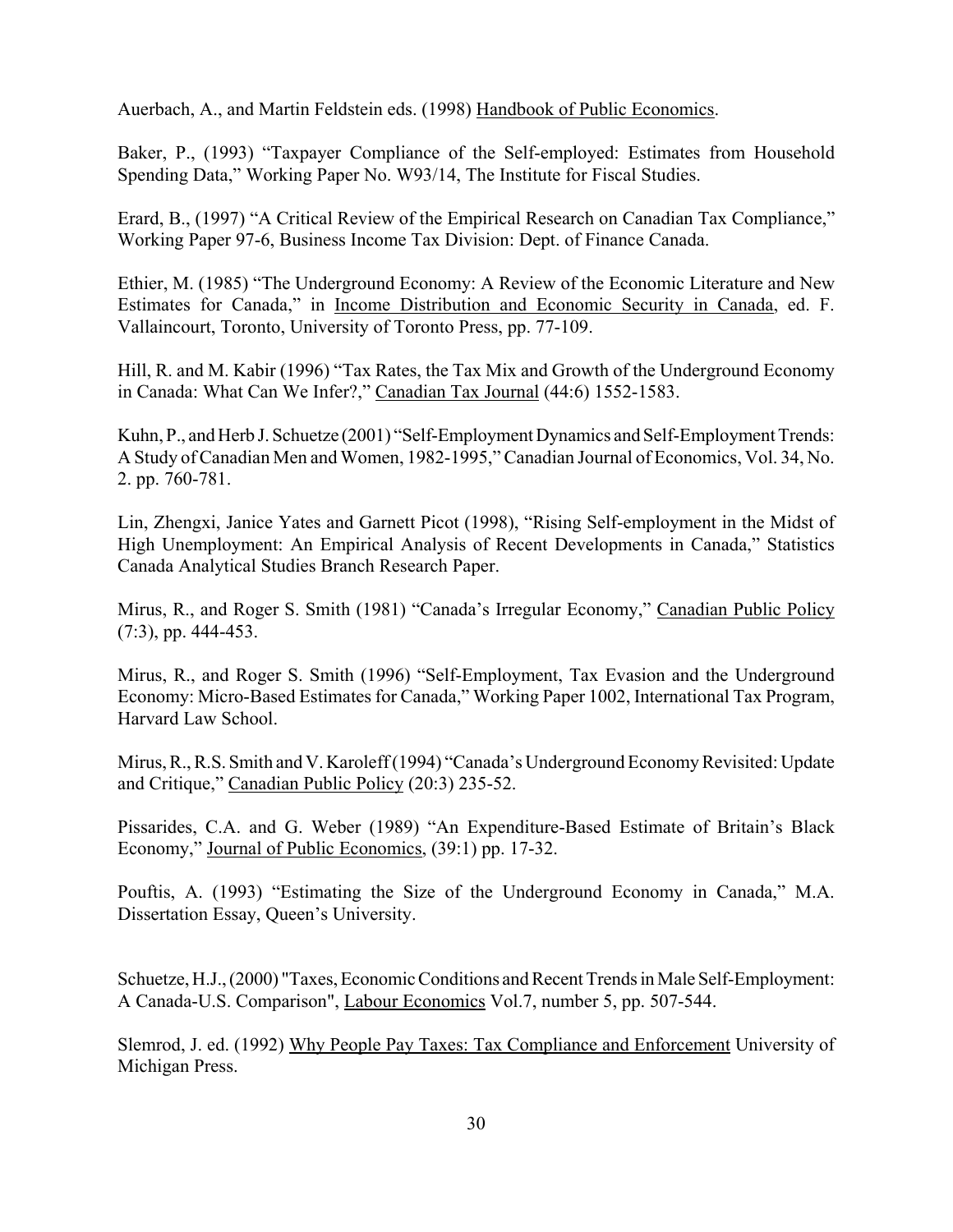## **Appendix A: The Model**

Slemrod, J. and S. Yitzhaki (1997) "Tax Avoidance, Evasion and Administration," in Alan Auerbach and Martin Feldstein, eds., Handbook of Public Economics.

Smith, S., (1986) Britain's Shadow Economy, Oxford University Press, Oxford.

Spiro, P.S. (1997) "Taxes, Deficits, and the Underground Economy," in Owen Lippert and Michael Walker, eds., The Underground Economy: Global Evidence of its Size and Impact, The Fraser Institute, Vancouver, 37-52.

U.S. Government Accounting Office (1990) Tax Administration: Profiles of Major Components of the Tax Gap, Document GGD-90-53BR, Washington, DC.

Part I:

Assuming that  $p_i$  and  $k_i$  are log normal, one can write them as deviations from their means: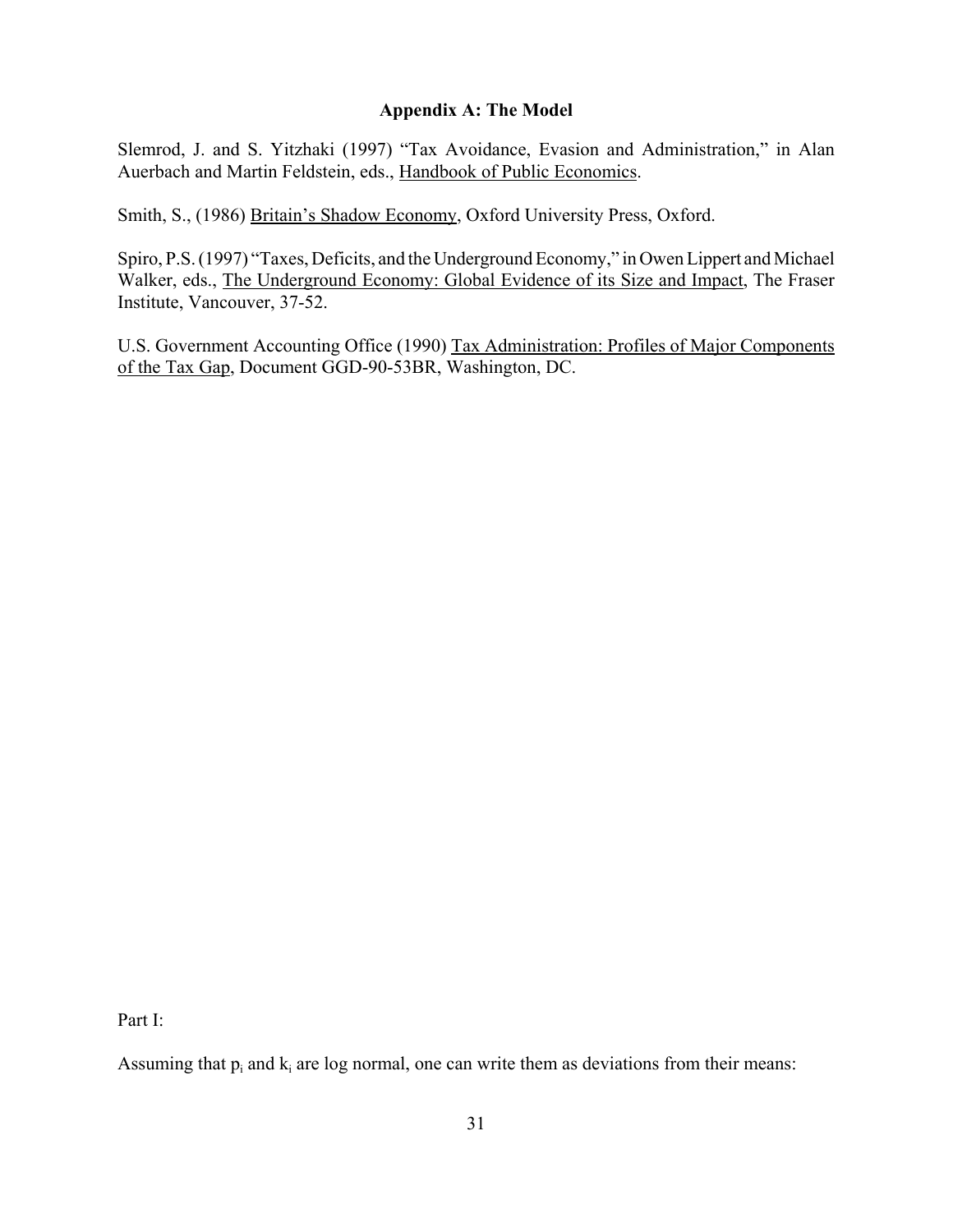#### **Appendix A: The Model**

$$
\ln p_i = \mu_p + u_i \tag{A1}
$$

$$
\ln k_i = \mu_k + \nu_i \tag{A2}
$$

Where  $u_i$  and  $v_i$  have zero means and constant variances  $\sigma_u^2$  and  $\sigma_v^2$ . *v*

Substituting equations (A1)-(A2) into (4) yields:  
\n
$$
\ln Xf_i = \alpha Z_i + \beta \ln Y_i^R - \beta (\mu_p - \mu_k) - \beta (u_i - v_i) + e_i
$$
 (A3)

For wage and salary earners k=1, therefore,  $\mu_k=0$ . For the self-employed k>1. Further, P&W show that, because the variance of  $p_i$  is greater for the self-employed than for wage earners, this implies that  $\mu_p$  (the mean of the log of  $p_i$ ) is smaller for the self-employed than for wage and salary earners. Thus, equation (A3) will differ between the self-employed and wage and salary earners because  $\mu_p$ - $\mu_k$  differs between the two groups.

Part II:

The income equation can be written as follows:

$$
\ln Y_i^R = \delta Z_i + \pi X_i + \lambda_i \tag{A4}
$$

where  $Z_i$  has the same interpretation as in equation (1) and  $X_i$  is a set of instruments. Under the assumption that unexplained variation in permanent income have the same variances for the self- and wage-employed (they have the same  $\sigma_u^2$ ), P&W show that the difference between the *u* residual variances of reported income from equation (A4) for the two groups can be written:

$$
\sigma_{\lambda SE}^2 - \sigma_{\lambda EE}^2 = \sigma_{uSE}^2 + \sigma_{vSE}^2 - 2\operatorname{cov}(uv)_{SE} - \sigma_{uEE}^2
$$
 (A5)

Assuming that noncompliance and aggregate events are uncorrelated  $(cov(uv)_{SE}=0)$ , equation (7) along with estimates of the difference between the residual variances from equation (A4) can be used to obtain upper and lower bounds on noncompliance.

Because  $\sigma_{vSE}^2$  and  $\sigma_{uSE}^2$  are inversely related in equation (7), a lower bound estimate of *uSE* noncompliance can be obtained from the residual variances in  $(A4)$  when  $\sigma_{vSE}^2$  takes on its *vSE* lowest value (it enters positively in equation 7) and an upper bound when  $\sigma_{\text{g}g}^{2\pi}$  takes its lowest *uses value* (*u* enters positively in equation *τ*) and an upper bound when  $\sigma_{uSE}$  takes its low value. The lowest possible value for  $\sigma_{vSE}^2$  is zero. Therefore, substituting this value in (A5) *vSE* and (7) it can be shown that the natural log of the upper bound  $\bar{k}_u$  can be estimated by substituting estimates of the parameters ( $\beta$  and  $\delta$ ) and of the differences in the residual variances( $\sigma_{\lambda SE}^2 - \sigma_{\lambda EE}^2$ ) in:

$$
\ln \overline{K}_u = \frac{\delta}{\beta} + \frac{1}{2} \left( \sigma_{\lambda SE}^2 - \sigma_{\lambda EE}^2 \right)
$$
 (equation 9 above)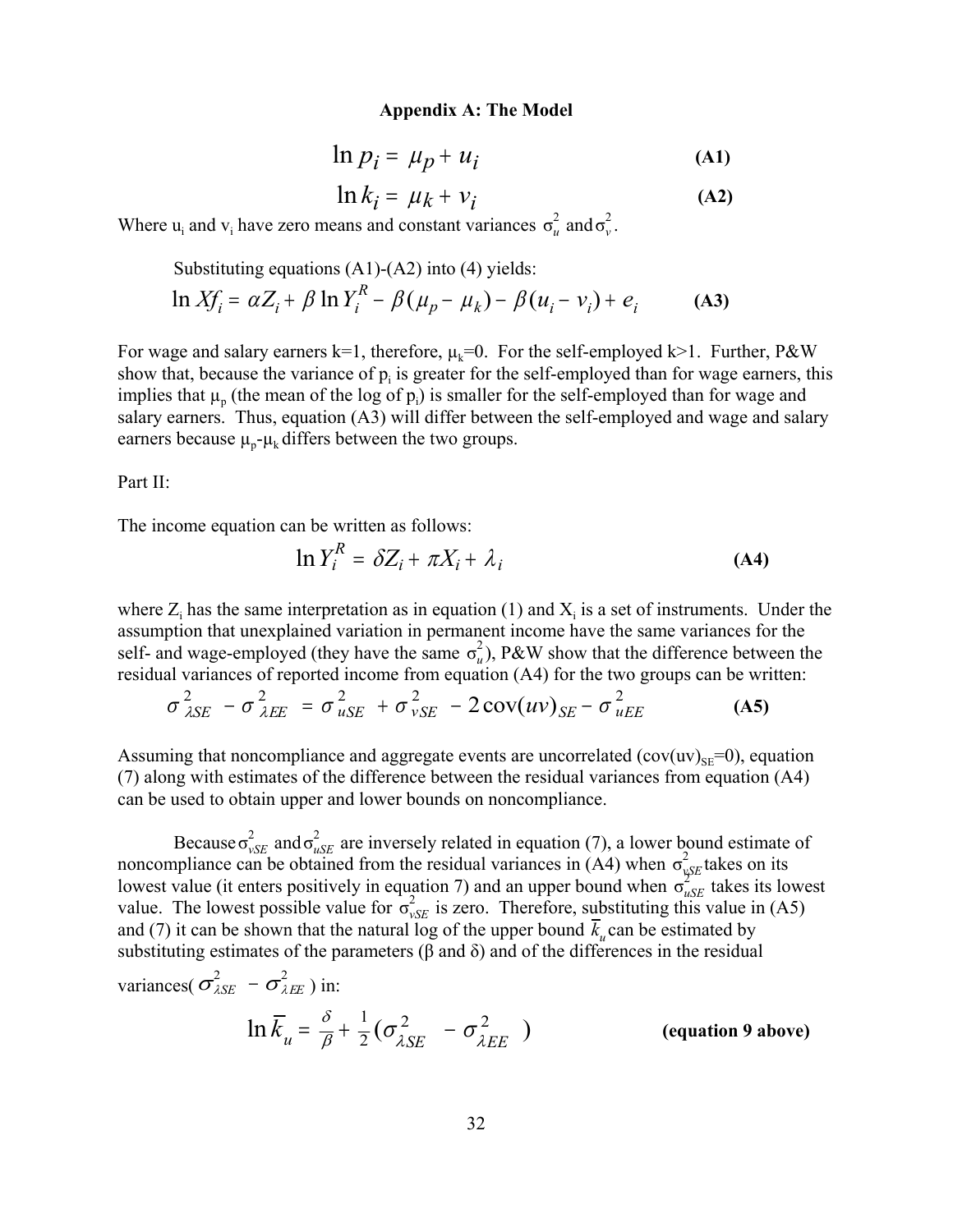Because it is assumed that the variance of self-employed earnings is at least as large as those of wage and salary earners, the lowest possible value for  $\sigma_{uSE}^2$  is when  $\sigma_{uSE}^2 = \sigma_{uEE}^2$ . Substituting wage and salary earliers, the lowest possible value for  $\sigma_{uSE}$  is when  $\sigma_{uSE} - \sigma_{uEE}$ . Substituting this value again in (A5) and (8) and replacing parameters with estimates yields an estimate of the lower bound  $(\overline{k}_l)$  which satisfies:

$$
\ln \overline{k}_l = \frac{\delta}{\beta} - \frac{1}{2} (\sigma_{\lambda SE}^2 - \sigma_{\lambda EE}^2)
$$
 (equation 10 above)

**Appendix Table**

**Appendix Table 1 Typical End Stage Regression: Dependent Variable ln Food Expenditure**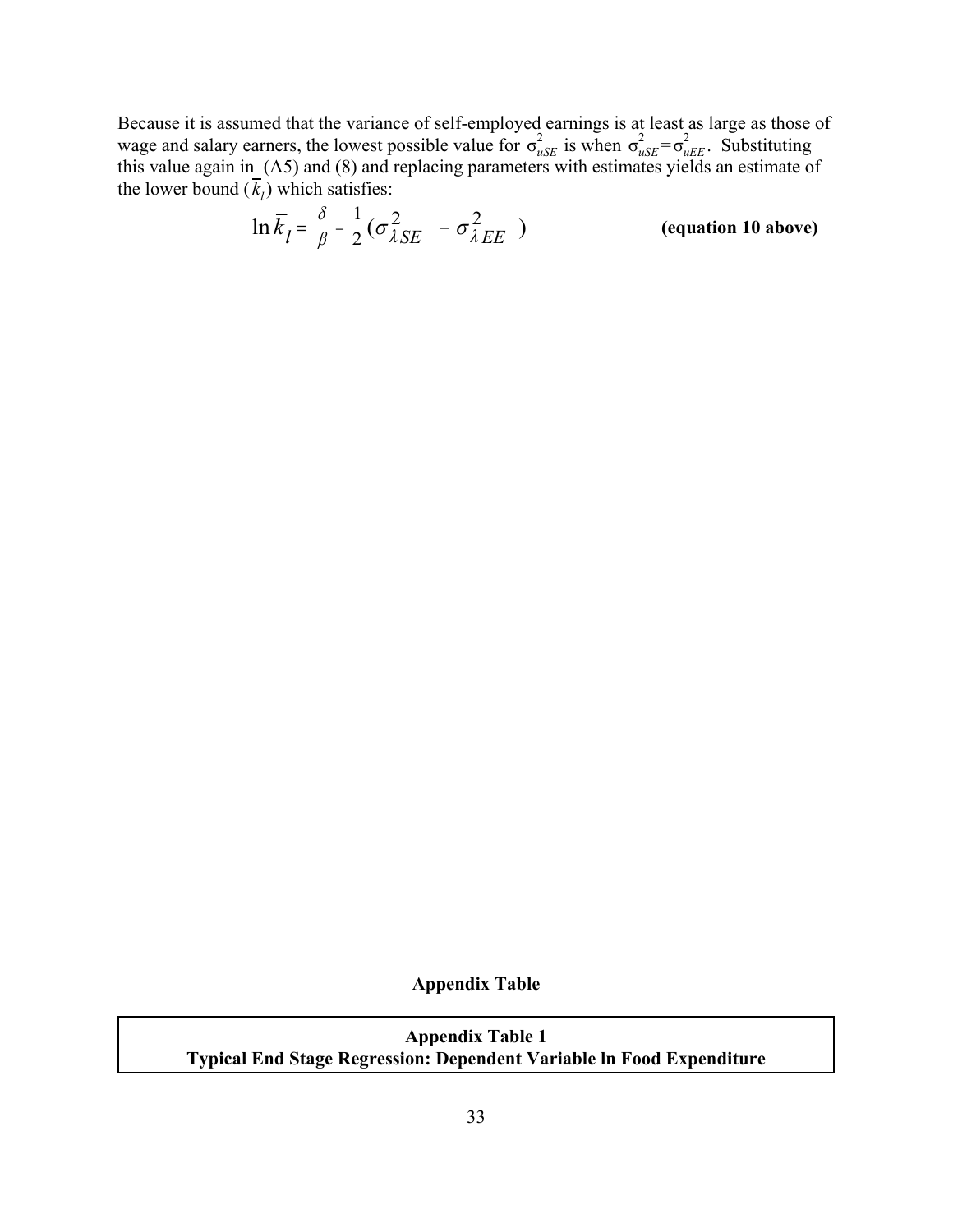| Coefficient                            | <b>Base Model</b><br>(Self-Employment Indicator Crossed with Year) |  |
|----------------------------------------|--------------------------------------------------------------------|--|
| In(income)                             | 0.389(0.026)                                                       |  |
| sed (self-employment indicator)        | 0.070(0.031)                                                       |  |
| sed cross 1974                         | $-0.026(0.044)$                                                    |  |
| sed cross 1984                         | $-0.015(0.048)$                                                    |  |
| sed cross 1986                         | $-0.010(0.049)$                                                    |  |
| sed cross 1990                         | $-0.007(0.049)$                                                    |  |
| sed cross 1992                         | 0.006(0.05)                                                        |  |
| Quebec                                 | $-0.039(0.014)$                                                    |  |
| Ontario                                | 0.083(0.013)                                                       |  |
| Prairies                               | 0.019(0.013)                                                       |  |
| <b>British Columbia</b>                | $-0.045(0.013)$                                                    |  |
| head's age                             | 0.009(0.001)                                                       |  |
| head's age squared $X$ 10 <sup>3</sup> | $-0.224(0.039)$                                                    |  |
| # young children                       | 0.067(0.005)                                                       |  |
| # mid aged children                    | 0.090(0.005)                                                       |  |
| # older children                       | 0.123(0.006)                                                       |  |
| year2 (1974)                           | 0.397(0.02)                                                        |  |
| year3 (1984)                           | 1.332 (0.062)                                                      |  |
| year4 (1986)                           | 1.424 (0.065)                                                      |  |
| year <sub>5</sub> (1990)               | 1.585 (0.073)                                                      |  |
| year <sub>6</sub> (1992)               | 1.608 (0.075)                                                      |  |
| rent                                   | 0.039(0.009)                                                       |  |
| <b>Appendix Table 1</b><br>Continued   |                                                                    |  |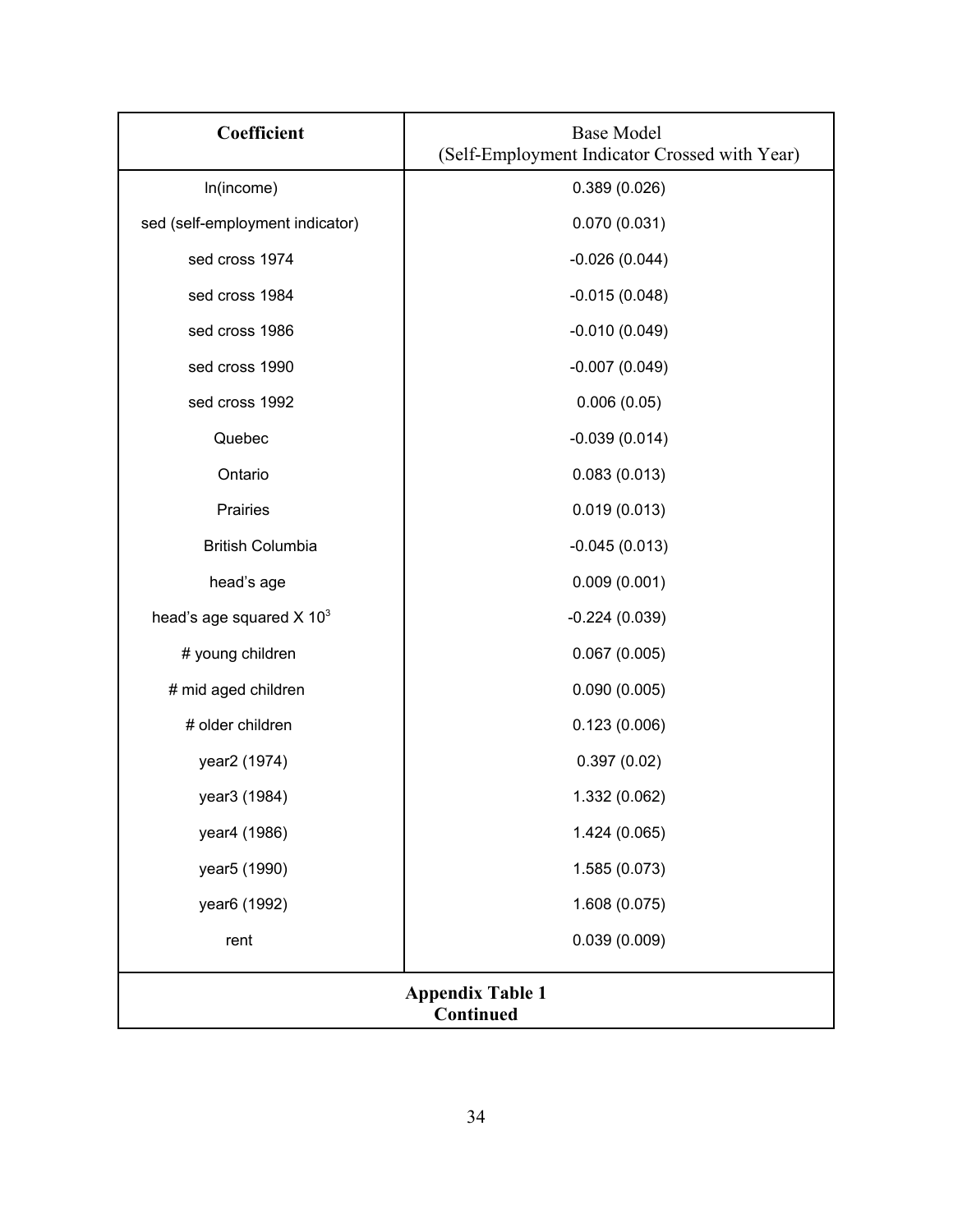| value of house $X$ 10 $\textdegree$        | 0.139(0.061)    |  |
|--------------------------------------------|-----------------|--|
| $#$ of rooms                               | 0.008(0.003)    |  |
| wife's education: Some Secondary           | $-0.042(0.013)$ |  |
| wife's education: Some Post-Second         | $-0.055(0.018)$ |  |
| wife's education: Post-Second Degree       | $-0.057(0.016)$ |  |
| wife's education: University Degree        | $-0.074(0.02)$  |  |
| Constant                                   | 2.695 (0.189)   |  |
| Sample Size<br>R - square                  | 8463<br>0.934   |  |
| Values in parentheses are standard errors. |                 |  |

# **Endnotes**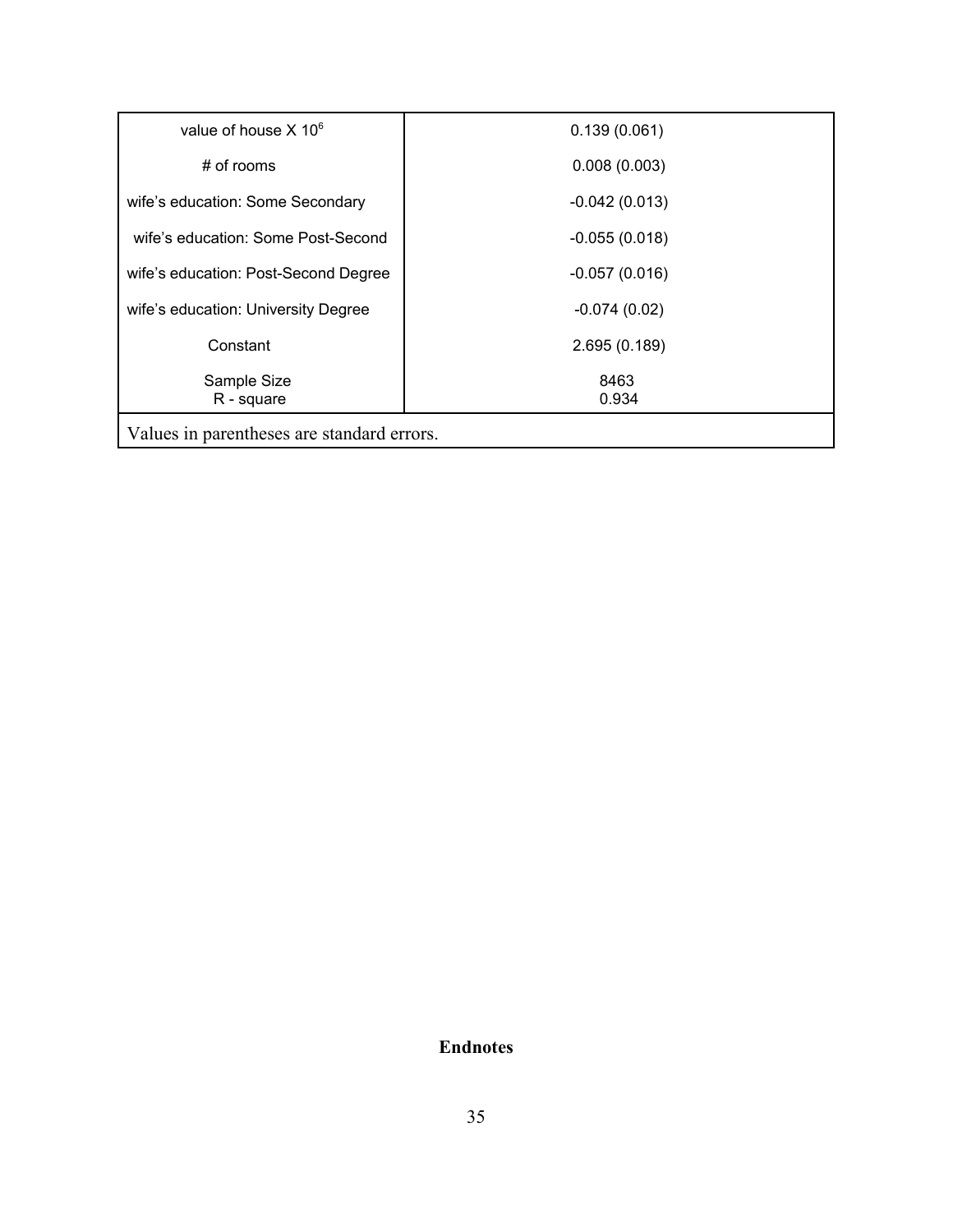1.The source for these data are taken from Statistics Canada published tabulations. The definition of self-employed can be found in Statistics Canada's "Guide to the Labour Force Survey". The definition and sample are different than those in the main body of the paper and are, therefore, not comparable. For a more in depth look at the trends in self-employment in Canada see Lin, Yates and Picot (1998) or Kuhn and Schuetze (2001).

2.Taken from "Income Statistics 2000: 1998 Tax Year," Canada Customs and Revenue Agency publication.

3.Erard (1997) page 2.

4.The results without pooling across years tend to be very noisy. In addition, the effect of the business cycle also resulted in a great deal of variance in the estimates from year to year. In the present paper this was remedied by restricting the sample to full-year full-time workers (a restriction Mirus and Smith did not make).

5.This assumption is not critical to the analysis. If, for instance, individuals are more willing to report income correctly in a survey because of assurances of confidentiality, these estimates can be interpreted as a lower bound estimate of income under-reporting on tax returns. Further, in looking across time and other characteristics the pattern is not likely to be biased because of violation of this assumption.

6.This assumes that tax expenses and deductions for the self-employed are allowed by the tax authority to achieve horizontal equity. Otherwise, a real differential in the tax treatment of the two groups would result and bias the estimates. What is important to this analysis is the intent of these tax laws and not the interpretation of such laws by the self-employed.

7.See the appendix, part I, for a description.

8. The income variance of errors is compiled of three types of errors: unexplained variations in permanent income, and the two types of errors arising from deviations from permanent income discussed above.

9.Equations 9 and 10 are derived in the appendix, part II.

10. The selection of a sample of family units as opposed to single adult households was made because there are insufficient observations to study the latter.

11.The ratio of restaurant bought to store bought food for wage and salary and self-employed households is 43 and 38 percent respectively. However, mean reported income among selfemployed households was approximately 14 percent higher than wage employed households.

12.These results are available from the author.

13.Income after taxes is calculated as the difference between "income before taxes" (which includes wages and salaries, income from self-employment, investment income, government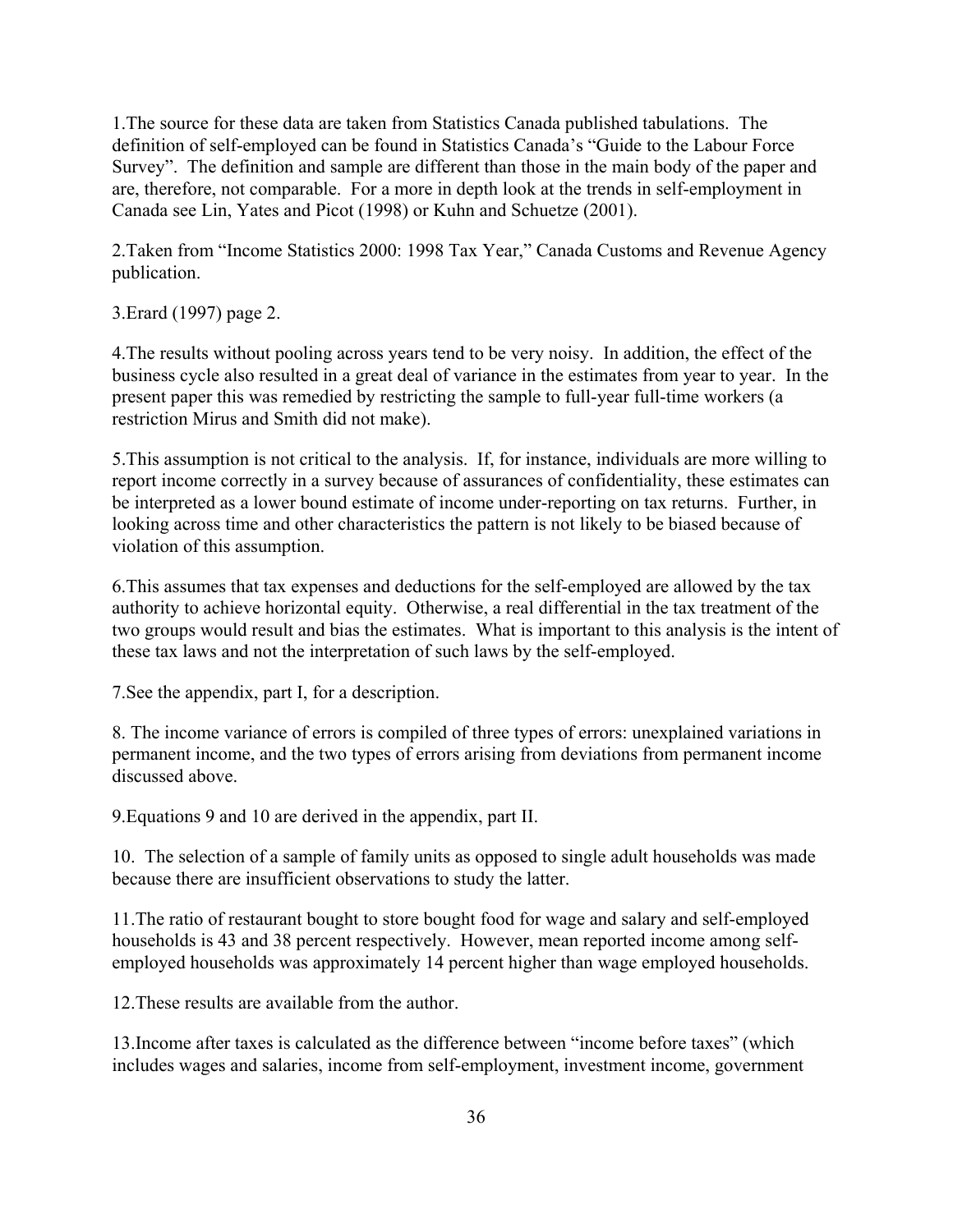transfers and retirement pensions and other money incomes) and "personal taxes" (individuals are asked to report personal income tax paid in the survey year).

14.In fact, an informal test of this assumption confirms that it cannot be rejected. In regressions for each year separately the marginal propensities to consume food were not statistically significantly different from one another at standard levels.

15.Several other alternatives to the 30% cutoff were tried. The results of these estimates were not significantly different. These results are available from the author.

16.The self-employment rate with this definition is not comparable to published estimates. The definition in this paper is based on the family's major source of income while published data are based on the individual's major source of income. Despite these differences the general upward trend found in published data over this period is also observed using this definition.

17.It is likely that the self-employment indicator, as defined, is also subject to some measurement error. Because some self-employment income is reported incorrectly by assumption, so is the fraction of income from self-employment. I experimented with a model treating the self-employment indicator as endogenous, using several different instruments (including many very similar to those used by P&W) which led to highly unstable results. Tests of the overidentifying restrictions suggest that these results may be caused by poor instruments. Hence, self-employment is treated as exogenous. Households which earn a large fraction of income from self-employment but conceal much of this income will be mis-classified as wage earners. This will likely lead to a greater than expected estimate of food consumption, controlling for income, among wage earners and a lower than expected estimate for the selfemployed (i.e. a downward bias of the coefficient on self-employment status).

18.I experimented with several different specifications and estimated using various combinations of instruments. Unlike P&W, I found that measures such as the number of rooms and the value of the house belonged in both the food expenditure and income equations.

19.One might be concerned that these do not vary over time. Though not provided here, estimates obtained through generalized 2SLS for each year are consistent with this restriction.

20.For example, a household receiving 70 percent of income from self-employment may have an estimate of  $\vec{k}$  equal to 1.5. This implies that 50 percent of total household income is concealed. However, this means that approximately 71 percent (50/70) of self-employment income is concealed.

21.For example, households may split self-employment income among the members of the household in order to reduce the tax burden. If this income is redistributed among the members of the household in the form of wages and salaries this will result in a lower than expected fraction of income from self-employment.

22.The one exception worth noting involves the estimates of noncompliance across the number of adult household members self-employed. The average fraction of household income from